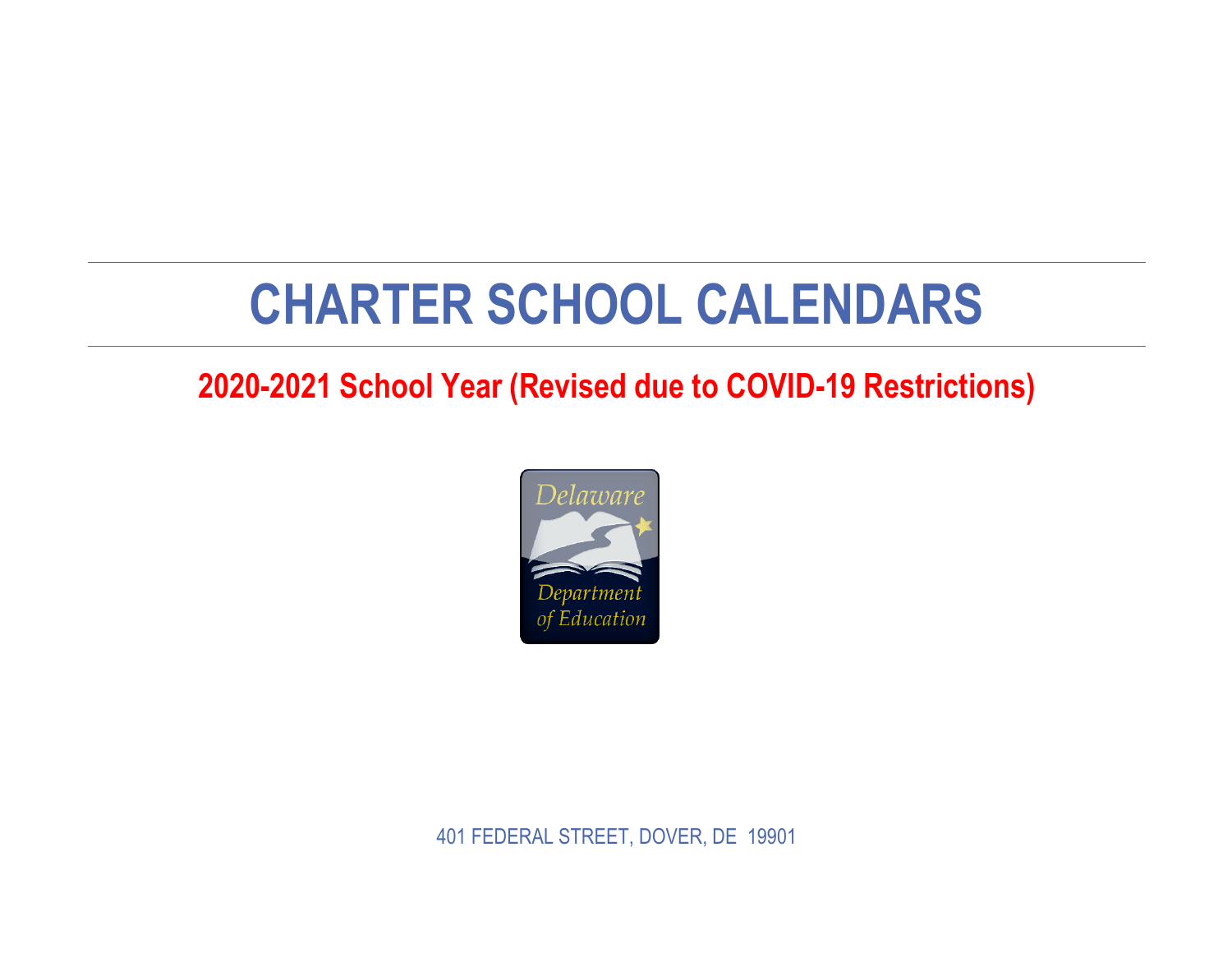|            | <b>KEY</b>                      |
|------------|---------------------------------|
| ED         | <b>Early Dismissal</b>          |
| <b>FPD</b> | First Pupil Day                 |
| <b>FTD</b> | First Teacher Day               |
| <b>GR</b>  | Graduation                      |
| H          | Holiday                         |
| LA         | Late Arrival                    |
| <b>LPD</b> | Last Pupil Day                  |
| <b>LTD</b> | Last Teacher Day                |
| <b>NS</b>  | No School                       |
| <b>NTD</b> | New Teacher Staff Development   |
| <b>NTO</b> | <b>New Teacher Orientation</b>  |
| 00         | Offices Open                    |
| PC         | Parent Conference               |
| <b>PD</b>  | <b>Professional Development</b> |
| OH         | Open House                      |
| <b>VLD</b> | Virtual Learning Day            |
| <b>WC</b>  | <b>Weather Contingency Days</b> |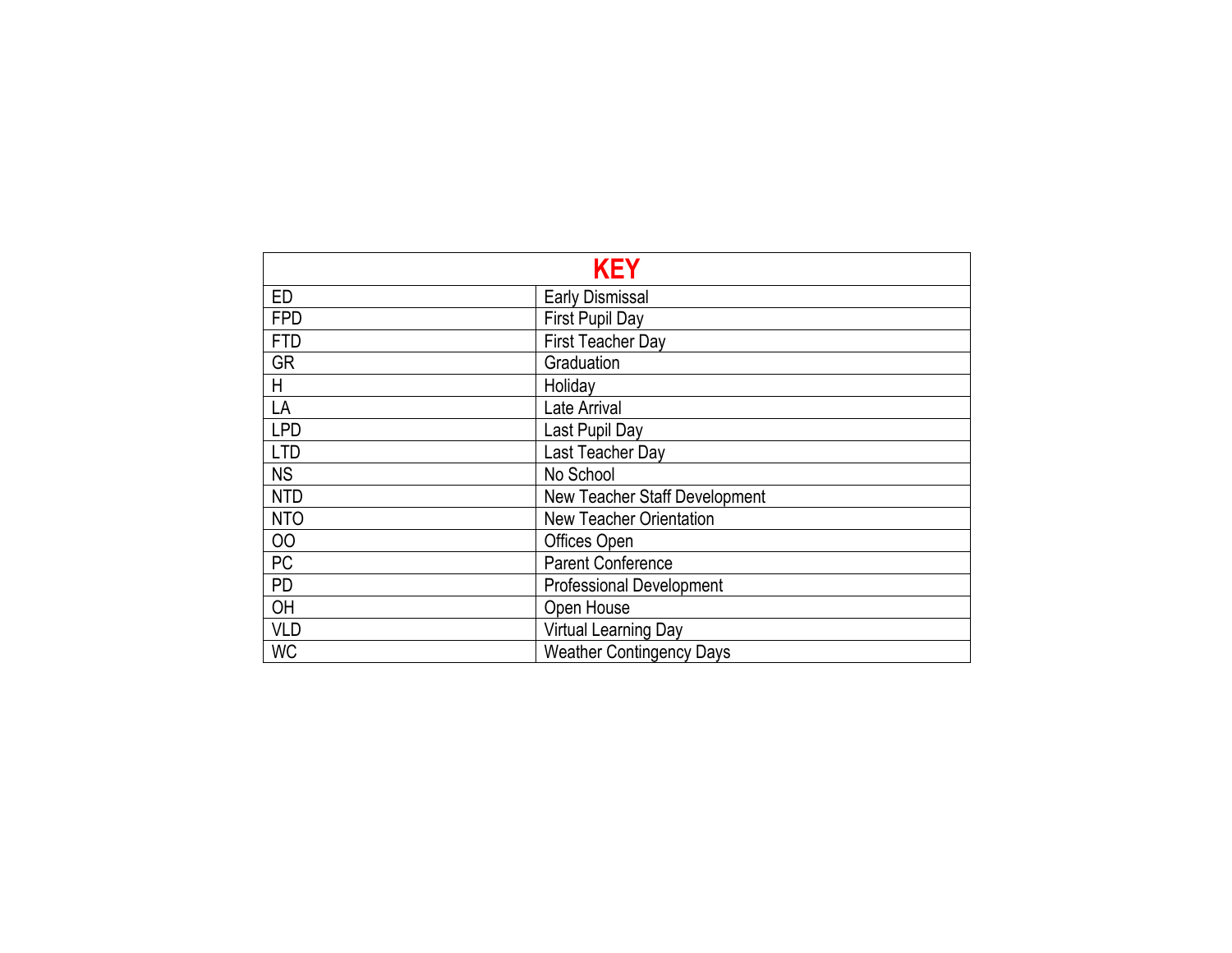|                                             |   |                |            |                              |                |    |                          |                          |    |    |                          | <b>AUGUST 2020</b>       |                          |            |                |            |                         |                          |                          |                  |                            |
|---------------------------------------------|---|----------------|------------|------------------------------|----------------|----|--------------------------|--------------------------|----|----|--------------------------|--------------------------|--------------------------|------------|----------------|------------|-------------------------|--------------------------|--------------------------|------------------|----------------------------|
|                                             | 3 | $\overline{4}$ | 5          | 6                            | $\overline{7}$ | 10 | 11                       | 12                       | 13 | 14 | 17                       | 18                       | 19                       | 20         | 21             | 24         | 25                      | 26                       | 27                       | 28               | 31                         |
| Academia Antonia<br>Alonso                  |   |                |            |                              |                |    |                          |                          |    |    | <b>NTO</b>               | <b>NTO</b>               | <b>NTO</b>               | SD         | Room set<br>up |            | SD                      | SD                       | SD                       | SD               | Virtual<br>Meet &<br>Greet |
| Academy of Dover                            |   |                |            |                              |                |    |                          |                          |    |    |                          |                          | <b>NTO</b>               | <b>SD</b>  | SD             | SD         | SD.                     | <b>FPD</b>               |                          |                  |                            |
| Campus<br><b>Community School</b>           |   |                |            |                              |                |    |                          |                          |    |    |                          |                          |                          |            |                | SD         | SD                      | SD                       | SD.                      | <b>NS</b>        | SD                         |
| Charter School of<br>New Castle             |   |                | <b>NTO</b> |                              |                |    | <b>Staff Development</b> |                          |    |    |                          |                          | <b>Staff Development</b> |            |                |            |                         |                          |                          |                  |                            |
| Charter School of<br>Wilmington             |   |                |            |                              |                |    |                          |                          |    |    |                          |                          |                          |            |                | SD         | SD                      | SD                       | SD.                      |                  | <b>FPD</b><br>Gr 9         |
| Delaware Military<br>Academy                |   |                |            |                              |                |    |                          |                          |    |    |                          |                          |                          |            |                |            |                         | <b>Staff Development</b> |                          |                  | <b>FPD</b>                 |
| Early College High<br>School                |   |                |            |                              |                |    | <b>Staff Development</b> |                          |    |    | <b>FPD</b><br><b>VLD</b> |                          |                          |            |                |            |                         |                          |                          |                  |                            |
| EastSide Charter<br>School                  |   |                |            | <b>New Staff Orientation</b> |                |    |                          |                          |    |    | SD                       | SD                       | SD                       | SD         | <b>SD</b>      | SD         | SD                      |                          |                          |                  | <b>FPD</b><br><b>VLD</b>   |
| <b>First State Military</b><br>Academy      |   |                |            |                              |                |    |                          |                          |    |    |                          |                          |                          | <b>SD</b>  | SD             |            |                         |                          | FPD <sup>1</sup>         | FPD <sup>2</sup> |                            |
| <b>First State</b><br>Montessori<br>Academy |   |                |            |                              |                |    |                          |                          |    |    |                          | <b>FTD</b>               |                          |            |                |            |                         |                          |                          |                  |                            |
| <b>Freire Charter</b><br>School             |   |                |            |                              |                |    |                          | <b>Staff Development</b> |    |    |                          |                          |                          |            |                | <b>FPD</b> |                         |                          |                          |                  |                            |
| Gateway Lab<br>School                       |   |                |            |                              |                |    |                          |                          |    |    |                          |                          |                          |            |                |            |                         |                          | <b>Staff Development</b> |                  | <b>FPD</b>                 |
| <b>Great Oaks Charter</b><br>School         |   |                |            |                              |                |    |                          |                          |    |    |                          | <b>Staff Development</b> |                          |            |                |            | <b>FPD</b><br><b>ED</b> | <b>ED</b>                | <b>ED</b>                | <b>ED</b>        |                            |
| Kuumba Academy<br>Charter School            |   |                |            |                              |                |    |                          |                          |    |    | <b>NTO</b>               | <b>NTO</b>               | <b>NTO</b>               | <b>NTO</b> | <b>NTO</b>     | SD         | SD                      | SD                       | SD                       | SD               | SD                         |
| Las Americas<br>Aspira Academy              |   |                |            |                              |                |    |                          |                          |    |    | SD                       | <b>SD</b>                | SD                       | SD         | SD             | SD         | SD                      | SD                       | SD.                      | SD               | <b>FPD</b>                 |

 $<sup>1</sup>$  First Day for Freshmen and New Cadets Only</sup>

<sup>&</sup>lt;sup>2</sup> First Day – All Students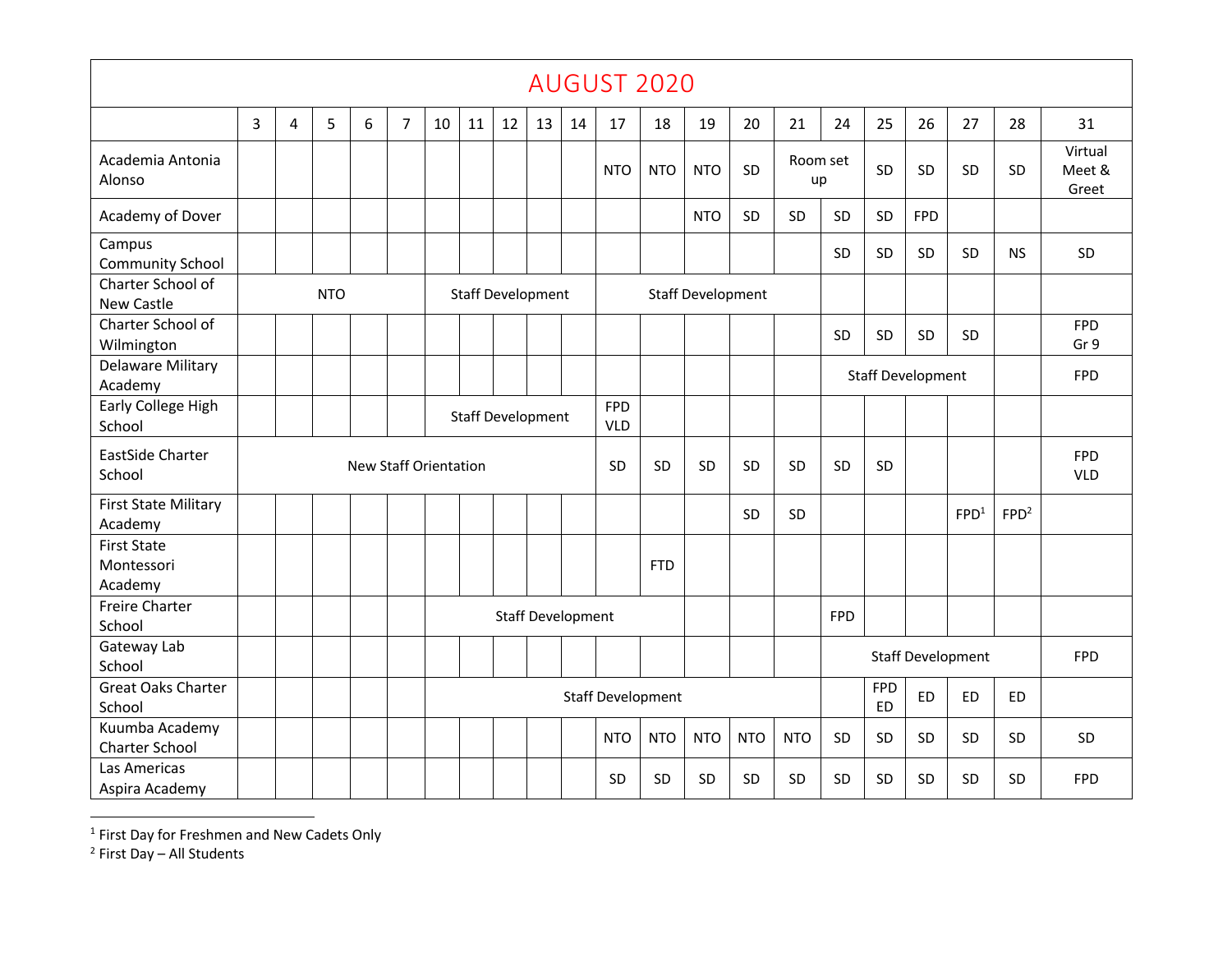| <b>MOT Charter</b>    |    |    |               |    |    |  |             |  |           |            |            |           |           |           |                          |           |             |           |            |
|-----------------------|----|----|---------------|----|----|--|-------------|--|-----------|------------|------------|-----------|-----------|-----------|--------------------------|-----------|-------------|-----------|------------|
| School                |    |    |               |    |    |  |             |  |           |            |            |           |           |           |                          |           |             |           |            |
| Newark Charter        |    |    |               |    |    |  |             |  |           |            |            |           |           |           | <b>Staff Development</b> |           |             |           |            |
| School                |    |    |               |    |    |  |             |  |           |            |            |           |           |           |                          |           |             |           |            |
| Odyssey Charter       |    |    |               |    |    |  |             |  |           | <b>NTO</b> | <b>NTO</b> | NTO       |           |           | Staff Development        |           |             |           | <b>FPD</b> |
| School                |    |    |               |    |    |  |             |  |           |            |            |           |           |           |                          |           |             |           |            |
| Positive Outcomes     |    |    |               |    |    |  |             |  |           |            |            | <b>SD</b> | <b>SD</b> | <b>SD</b> | <b>SD</b>                |           |             |           |            |
| <b>Charter School</b> |    |    |               |    |    |  |             |  |           |            |            |           |           |           |                          |           |             |           |            |
| Providence Creek      | OO |    | <sub>00</sub> | 00 |    |  | New Teacher |  | <b>SD</b> | <b>SD</b>  | <b>SD</b>  | <b>SD</b> | <b>SD</b> |           |                          |           |             | SD        |            |
| Academy               |    | OO |               |    | OO |  | Orientation |  |           |            |            |           |           |           |                          |           |             |           |            |
| Sussex Academy        |    |    |               |    |    |  |             |  |           |            |            |           |           | SD        | <b>SD</b>                | SD        | SD          |           | <b>FPD</b> |
|                       |    |    |               |    |    |  |             |  |           |            |            |           |           |           |                          |           |             |           |            |
| Sussex Montessori     |    |    |               |    |    |  |             |  |           |            |            |           |           |           |                          |           | Staff       |           |            |
|                       |    |    |               |    |    |  |             |  |           |            |            |           |           |           |                          |           | Development |           |            |
| Thomas A. Edison      |    |    |               |    |    |  |             |  |           |            |            |           |           | <b>SD</b> | <b>SD</b>                | <b>SD</b> | <b>SD</b>   | <b>SD</b> | <b>SD</b>  |
| Charter School        |    |    |               |    |    |  |             |  |           |            |            |           |           |           |                          |           |             |           |            |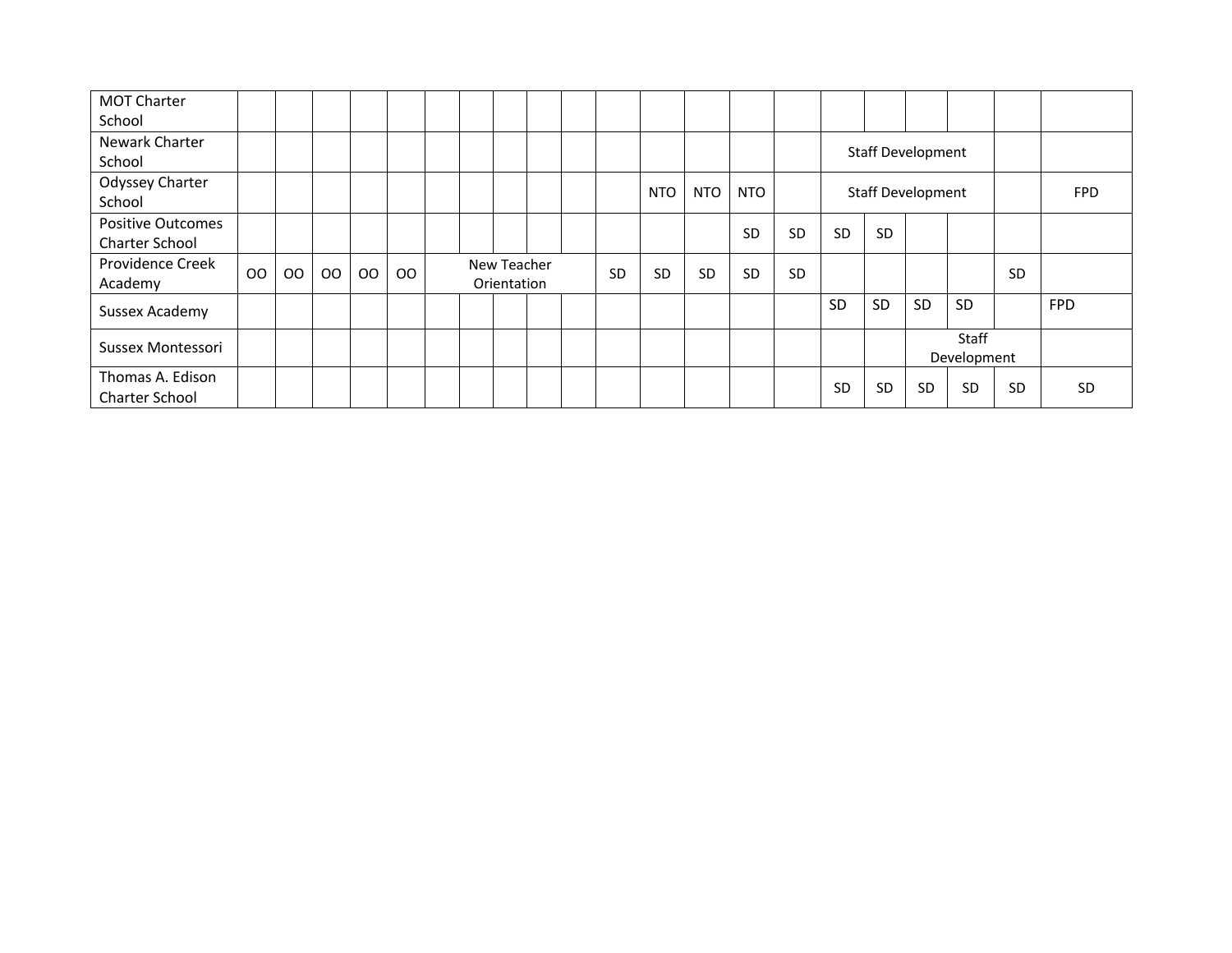|                                     |                   |                      |                 |           |           | <b>SEPTEMBER 2020</b> |            |    |    |    |                                  |    |                 |    |                 |    |    |    |                 |                 |    |                 |
|-------------------------------------|-------------------|----------------------|-----------------|-----------|-----------|-----------------------|------------|----|----|----|----------------------------------|----|-----------------|----|-----------------|----|----|----|-----------------|-----------------|----|-----------------|
|                                     | $\mathbf{1}$      | 2                    | 3               | 4         | 7         | 8                     | 9          | 10 | 11 | 14 | 15                               | 16 | 17              | 18 | 21              | 22 | 23 | 24 | 25              | 28              | 29 | 30              |
| Academia Antonia Alonso             |                   | Virtual Meet & Greet |                 |           |           | $\frac{1}{2}$<br>KG   | <b>FPD</b> |    |    |    | <b>NS</b><br>SD                  |    |                 |    |                 |    |    |    |                 |                 |    |                 |
| Academy of Dover                    |                   |                      |                 | <b>NS</b> |           |                       |            |    |    |    | <b>NS</b><br>SD                  |    |                 |    |                 |    |    |    |                 |                 |    |                 |
| <b>Campus Community School</b>      | SD                | SD                   | SD              | <b>NS</b> |           | <b>NS</b>             | <b>FPD</b> |    |    |    |                                  |    |                 |    | <b>NS</b><br>SD |    |    |    |                 |                 |    |                 |
| <b>Charter School of New Castle</b> |                   |                      |                 | <b>NS</b> |           |                       | <b>FPD</b> |    |    |    |                                  |    |                 |    |                 |    |    |    |                 |                 |    |                 |
| Charter School of Wilmington        | <b>FPD</b><br>All |                      | <b>ED</b>       | <b>NS</b> |           |                       |            |    |    |    | <b>NS</b><br>SD                  |    |                 |    |                 |    |    |    |                 | <b>NS</b>       |    |                 |
| Delaware Military Academy           |                   |                      |                 | <b>NS</b> |           |                       |            |    |    |    | $K-8$                            |    |                 |    |                 |    |    |    |                 |                 |    |                 |
| Early College High School           |                   |                      |                 |           |           |                       |            |    |    |    |                                  |    |                 |    |                 |    |    |    |                 |                 |    |                 |
| <b>EastSide Charter School</b>      |                   |                      |                 | <b>NS</b> |           |                       |            |    |    |    | <b>NS</b><br>SD                  |    |                 |    |                 |    |    |    |                 |                 |    |                 |
| First State Military Academy        |                   |                      |                 | <b>NS</b> |           |                       |            |    |    |    |                                  |    | OH              |    |                 |    |    |    |                 |                 |    |                 |
| First State Montessori Academy      |                   |                      |                 |           | LABOR DAY | <b>FPD</b>            |            |    |    |    |                                  |    | Parent<br>Night |    |                 |    |    |    |                 |                 |    |                 |
| Freire Charter School               |                   |                      |                 | <b>NS</b> |           |                       |            |    |    |    |                                  |    |                 |    |                 |    |    |    | <b>NS</b><br>SD | <b>NS</b>       |    |                 |
| Gateway Lab School                  |                   |                      |                 | <b>NS</b> |           |                       |            |    |    |    |                                  |    |                 |    |                 |    |    |    |                 | <b>NS</b>       |    |                 |
| <b>Great Oaks Charter School</b>    |                   |                      |                 | <b>NS</b> |           |                       |            |    |    |    |                                  |    |                 |    |                 |    |    |    |                 |                 |    |                 |
| Kuumba Academy Charter School       | <b>NS</b><br>SD   | <b>NS</b><br>SD      | <b>NS</b><br>SD | <b>NS</b> |           | <b>FPD</b>            |            |    |    |    |                                  |    |                 |    |                 |    |    |    |                 |                 |    | <b>NS</b><br>PC |
| Las Americas Aspira Academy         |                   |                      |                 | <b>NS</b> |           |                       |            |    |    |    |                                  |    |                 |    |                 |    |    |    | <b>NS</b><br>SD |                 |    |                 |
| <b>MOT Charter School</b>           |                   | <b>FPD</b>           |                 |           |           |                       |            |    |    |    | $K-8$<br><b>HS</b><br><b>VLD</b> |    |                 |    |                 |    |    |    |                 |                 |    |                 |
| <b>Newark Charter School</b>        |                   |                      |                 | <b>NS</b> |           |                       | <b>FPD</b> |    |    |    |                                  |    |                 |    |                 |    |    |    |                 | <b>NS</b>       |    |                 |
| Odyssey Charter School              |                   |                      |                 |           |           |                       |            |    |    |    |                                  |    |                 |    |                 |    |    |    |                 | <b>NS</b><br>SD |    |                 |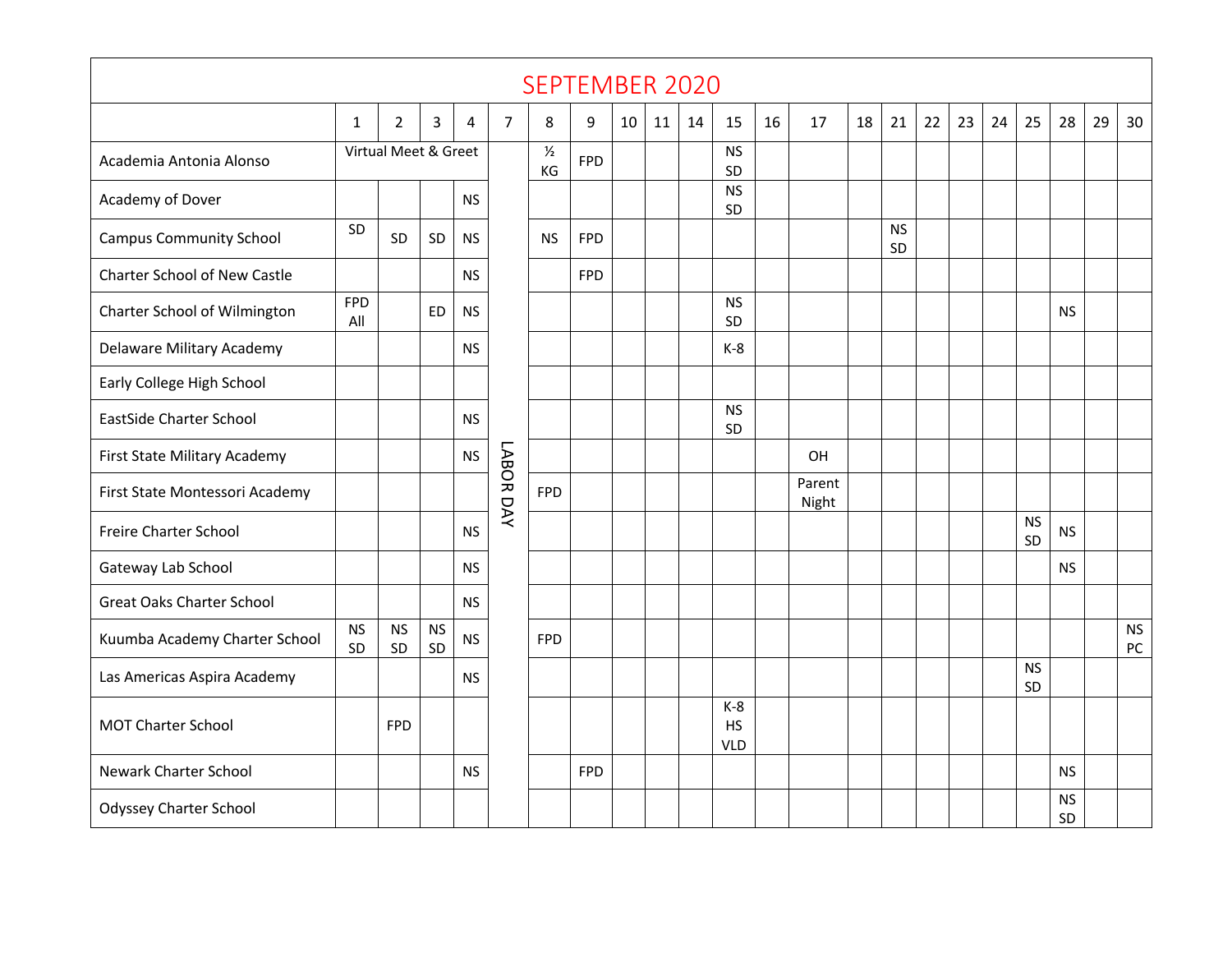| Positive Outcomes Charter School |                   |           |     |           |                         | <b>FPD</b> |  | <b>NS</b><br><b>SD</b> |  |  |  |           |  |  |
|----------------------------------|-------------------|-----------|-----|-----------|-------------------------|------------|--|------------------------|--|--|--|-----------|--|--|
| Providence Creek Academy         |                   |           |     |           |                         | <b>FPD</b> |  |                        |  |  |  |           |  |  |
| Sussex Academy                   | <b>FPD</b><br>All |           |     | <b>NS</b> |                         |            |  |                        |  |  |  |           |  |  |
| Sussex Montessori                | <b>SD</b>         | <b>SD</b> | SD  | <b>SD</b> | <b>FPD</b>              |            |  |                        |  |  |  | <b>SD</b> |  |  |
| Thomas A. Edison Charter School  | <b>SD</b>         | <b>SD</b> | SD. | SD.       | <b>FPD</b><br><b>ED</b> | ED         |  | <b>NS</b>              |  |  |  |           |  |  |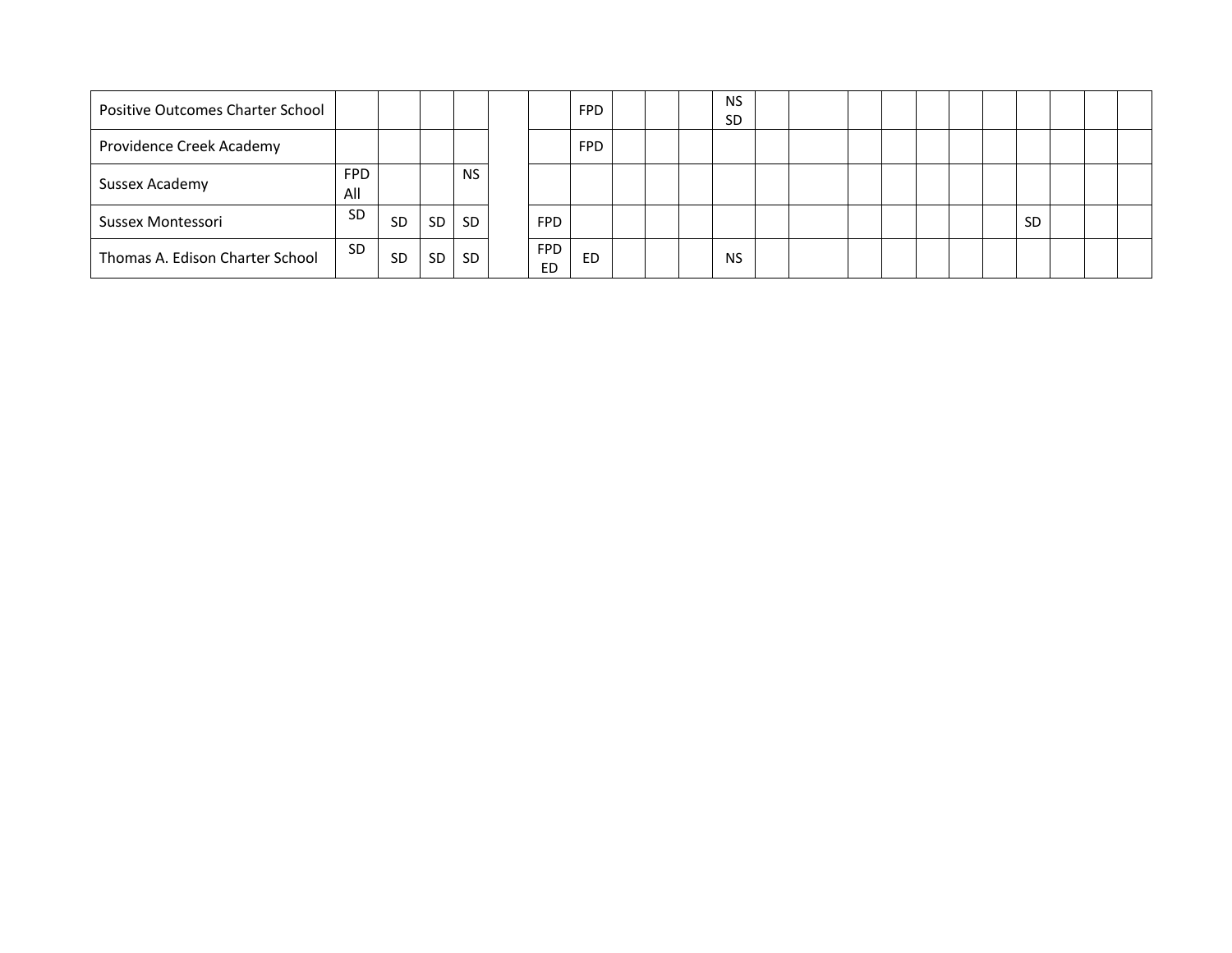|                                     |              |                |   |   |                 |          |                 |           | OCTOBER 2020 |           |    |    |    |    |    |    |    |    |    |     |    |                  |
|-------------------------------------|--------------|----------------|---|---|-----------------|----------|-----------------|-----------|--------------|-----------|----|----|----|----|----|----|----|----|----|-----|----|------------------|
|                                     | $\mathbf{1}$ | $\overline{2}$ | 5 | 6 | $\overline{7}$  | 8        | 9               | 12        | 13           | 14        | 15 | 16 | 19 | 20 | 21 | 22 | 23 | 26 | 27 | 28  | 29 | 30               |
| Academia Antonia Alonso             |              |                |   |   |                 |          | <b>NS</b><br>SD |           |              |           |    |    |    |    |    |    |    |    |    |     |    |                  |
| Academy of Dover                    |              |                |   |   |                 |          | <b>NS</b><br>SD |           |              |           |    |    |    |    |    |    |    |    |    |     |    |                  |
| <b>Campus Community School</b>      |              |                |   |   |                 |          | <b>NS</b><br>SD |           |              |           |    |    |    |    |    |    |    |    |    |     |    |                  |
| <b>Charter School of New Castle</b> |              |                |   |   |                 |          | <b>NS</b><br>PD |           |              |           |    |    |    |    |    |    |    |    |    |     |    |                  |
| Charter School of Wilmington        |              |                |   |   |                 |          | <b>NS</b><br>SD |           |              |           |    |    |    |    |    |    |    |    |    |     |    |                  |
| Delaware Military Academy           |              |                |   |   |                 |          | <b>NS</b><br>SD | <b>NS</b> |              |           |    |    |    |    |    |    |    |    |    |     |    |                  |
| Early College High School           |              |                |   |   |                 |          | <b>NS</b><br>SD |           |              |           |    |    |    |    |    |    |    |    |    |     |    |                  |
| <b>EastSide Charter School</b>      |              |                |   |   |                 |          | <b>NS</b><br>SD |           |              |           |    |    |    |    |    |    |    |    |    |     |    |                  |
| First State Military Academy        |              |                |   |   |                 |          | <b>NS</b><br>SD |           |              | <b>ED</b> |    |    |    |    |    |    |    |    |    |     |    | <b>NS</b><br>SD  |
| First State Montessori Academy      |              |                |   |   |                 |          | <b>NS</b><br>SD |           |              |           |    |    |    |    |    |    |    |    |    |     |    | <b>VLD</b><br>PC |
| Freire Charter School               |              |                |   |   | PC              |          |                 |           |              |           |    |    |    |    |    |    |    |    |    |     |    | <b>NS</b>        |
| Gateway Lab School                  |              |                |   |   |                 |          | <b>NS</b><br>SD |           |              |           |    |    |    |    |    |    |    |    |    |     |    |                  |
| <b>Great Oaks Charter School</b>    |              |                |   |   |                 |          | <b>NS</b><br>SD |           |              |           |    |    |    |    |    | ED |    |    |    |     |    |                  |
| Kuumba Academy Charter School       |              |                |   |   |                 |          | <b>NS</b><br>SD |           |              |           |    |    |    |    |    |    |    |    |    | ED. |    |                  |
| Las Americas Aspira Academy         |              |                |   |   |                 |          | <b>NS</b><br>SD |           |              |           |    |    |    |    |    |    |    |    |    |     |    |                  |
| <b>MOT Charter School</b>           |              |                |   |   | PC<br><b>HS</b> | PC<br>HS | <b>NS</b><br>SD |           |              |           |    |    |    |    |    |    |    |    |    |     |    |                  |
| <b>Newark Charter School</b>        |              |                |   |   |                 |          |                 |           |              |           |    |    |    |    |    |    |    |    |    |     |    |                  |
| <b>Odyssey Charter School</b>       |              |                |   |   |                 |          | <b>NS</b><br>SD |           |              |           |    |    |    |    |    |    |    |    |    |     |    |                  |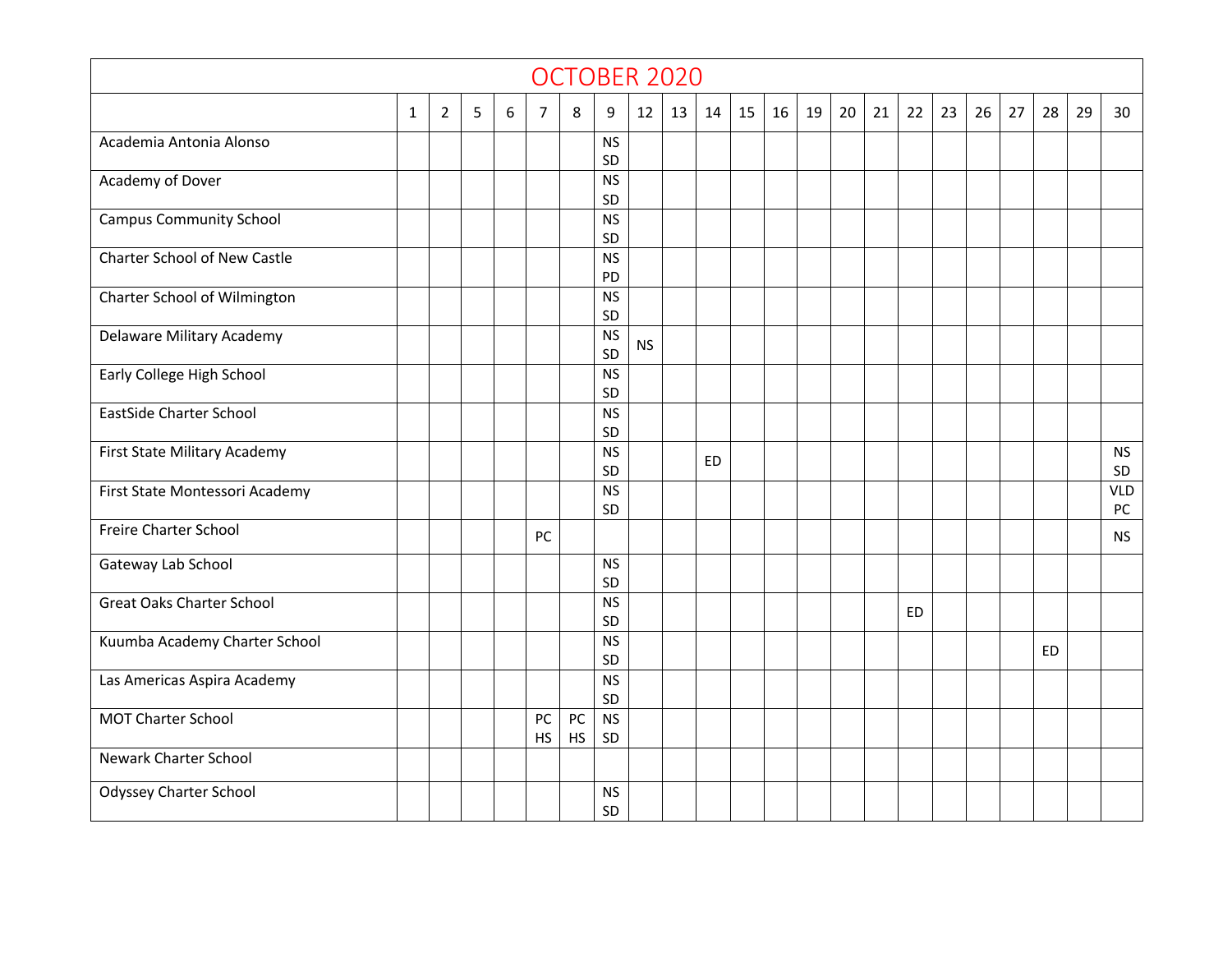| Positive Outcomes Charter School |  |  |  | <b>NS</b><br><b>SD</b> |                        |                  |  |  |  | <b>NS</b><br><b>SD</b> |  |  | ED               |
|----------------------------------|--|--|--|------------------------|------------------------|------------------|--|--|--|------------------------|--|--|------------------|
| Providence Creek Academy         |  |  |  | <b>NS</b><br><b>SD</b> | <b>NS</b>              |                  |  |  |  |                        |  |  |                  |
| Sussex Academy                   |  |  |  |                        | <b>NS</b><br><b>SD</b> |                  |  |  |  |                        |  |  |                  |
| Sussex Montessori                |  |  |  |                        | <b>NS</b>              | <b>NS</b><br>SD. |  |  |  |                        |  |  |                  |
| Thomas A. Edison Charter School  |  |  |  | <b>NS</b><br><b>SD</b> | <b>NS</b>              |                  |  |  |  |                        |  |  | ED.<br><b>SD</b> |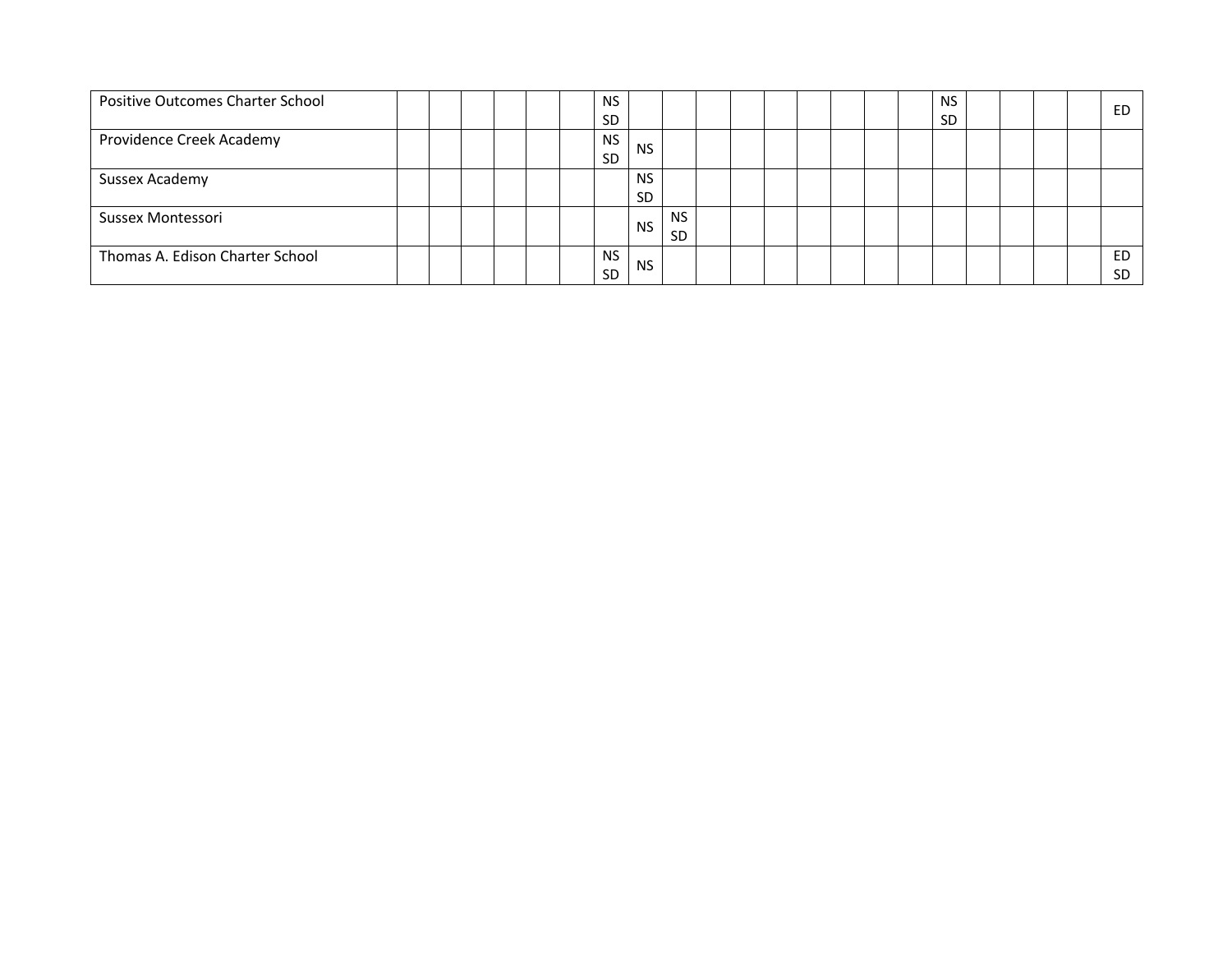|                                     |                                                                                                                                                                      |                 |   |                 |    |   |    | <b>NOVEMBER 2020</b> |                 |                 |    |    |    |                 |                 |                          |                                    |                 |                 |    |    |
|-------------------------------------|----------------------------------------------------------------------------------------------------------------------------------------------------------------------|-----------------|---|-----------------|----|---|----|----------------------|-----------------|-----------------|----|----|----|-----------------|-----------------|--------------------------|------------------------------------|-----------------|-----------------|----|----|
|                                     | $\overline{2}$                                                                                                                                                       | 3               | 4 | 5               | 6  | 9 | 10 | 11                   | 12              | 13              | 16 | 17 | 18 | 19              | 20              | 23                       | 24                                 | 25              | 26              | 27 | 30 |
| Academia Antonia Alonso             | <b>NS</b><br>SD                                                                                                                                                      | <b>NS</b>       |   |                 |    |   |    |                      |                 |                 |    |    |    |                 |                 | <b>NS</b><br>PC          | <b>NS</b><br>${\sf PC}$            |                 |                 |    |    |
| Academy of Dover                    | <b>NS</b><br>SD                                                                                                                                                      | <b>NS</b>       |   |                 |    |   |    |                      | <b>ED</b><br>PC | <b>ED</b><br>PC |    |    |    |                 |                 |                          |                                    |                 |                 |    |    |
| <b>Campus Community School</b>      |                                                                                                                                                                      |                 |   |                 |    |   |    |                      |                 |                 |    |    |    |                 |                 | <b>NS</b><br>$PC$        | <b>NS</b><br>PC                    |                 |                 |    |    |
| <b>Charter School of New Castle</b> | <b>NS</b><br><b>NS</b><br><b>NS</b><br>SD<br><b>ED</b><br><b>SD</b><br>PC<br><b>NS</b><br>VETERAN'S<br><b>THANKSGIVING</b><br><b>THANKSGIVING</b><br><b>NS</b><br>SD |                 |   |                 |    |   |    |                      |                 |                 |    |    |    |                 |                 |                          |                                    |                 |                 |    |    |
| Charter School of Wilmington        |                                                                                                                                                                      |                 |   |                 |    |   |    |                      |                 |                 |    |    |    |                 |                 |                          |                                    |                 |                 |    |    |
| Delaware Military Academy           |                                                                                                                                                                      |                 |   |                 |    |   |    |                      |                 |                 |    |    |    |                 |                 |                          |                                    |                 |                 |    |    |
| Early College High School           |                                                                                                                                                                      |                 |   |                 |    |   |    |                      |                 |                 |    |    |    |                 |                 |                          |                                    |                 |                 |    |    |
| <b>EastSide Charter School</b>      |                                                                                                                                                                      | <b>NS</b><br>SD |   |                 |    |   |    |                      |                 |                 |    |    |    |                 |                 | <b>NS</b>                | <b>NS</b>                          |                 |                 |    |    |
| First State Military Academy        |                                                                                                                                                                      | <b>NS</b>       |   |                 |    |   |    | DAY<br>$\mathbf{I}$  |                 | <b>ED</b>       |    |    |    |                 |                 |                          |                                    |                 | $\mathbf{I}$    |    |    |
| First State Montessori Academy      | <b>VLD</b><br>PC                                                                                                                                                     | <b>NS</b>       |   |                 |    |   |    | DISTRICTS            |                 |                 |    |    |    |                 |                 |                          | <b>NS</b>                          | <b>CHARTERS</b> | CHARTERS CLOSED |    |    |
| Freire Charter School               |                                                                                                                                                                      | <b>NS</b>       |   |                 |    |   |    |                      |                 |                 |    |    |    |                 |                 |                          |                                    |                 |                 |    |    |
| Gateway Lab School                  |                                                                                                                                                                      |                 |   |                 |    |   |    | <b>CLOSED</b>        |                 |                 |    |    |    |                 |                 | <b>NS</b><br>PC          | $\mathsf{NS}\xspace$<br>${\sf PC}$ | CLOSED          |                 |    |    |
| <b>Great Oaks Charter School</b>    |                                                                                                                                                                      |                 |   | <b>ED</b><br>PD | PC |   |    |                      |                 |                 |    |    |    |                 |                 | <b>NS</b><br>SD          | <b>NS</b><br>SD                    |                 |                 |    |    |
| Kuumba Academy Charter School       |                                                                                                                                                                      | <b>NS</b>       |   |                 |    |   |    |                      |                 |                 |    |    |    |                 |                 | <b>ED</b>                | <b>NS</b>                          |                 |                 |    |    |
| Las Americas Aspira Academy         |                                                                                                                                                                      | <b>NS</b>       |   |                 |    |   |    |                      |                 |                 |    |    |    |                 | <b>NS</b><br>PC | <b>NS</b><br>PC          | <b>NS</b>                          |                 |                 |    |    |
| MOT Charter School                  |                                                                                                                                                                      | <b>NS</b>       |   |                 |    |   |    |                      |                 |                 |    |    |    |                 |                 | $\overline{PC}$<br>$K-8$ | PC<br>$K-8$                        |                 |                 |    |    |
| <b>Newark Charter School</b>        |                                                                                                                                                                      | <b>NS</b>       |   |                 |    |   |    |                      |                 |                 |    |    |    |                 |                 |                          | <b>NS</b><br>SD                    |                 |                 |    |    |
| <b>Odyssey Charter School</b>       |                                                                                                                                                                      | <b>NS</b>       |   |                 |    |   |    |                      |                 |                 |    |    |    | <b>NS</b><br>PC | <b>NS</b><br>PC |                          |                                    |                 |                 |    |    |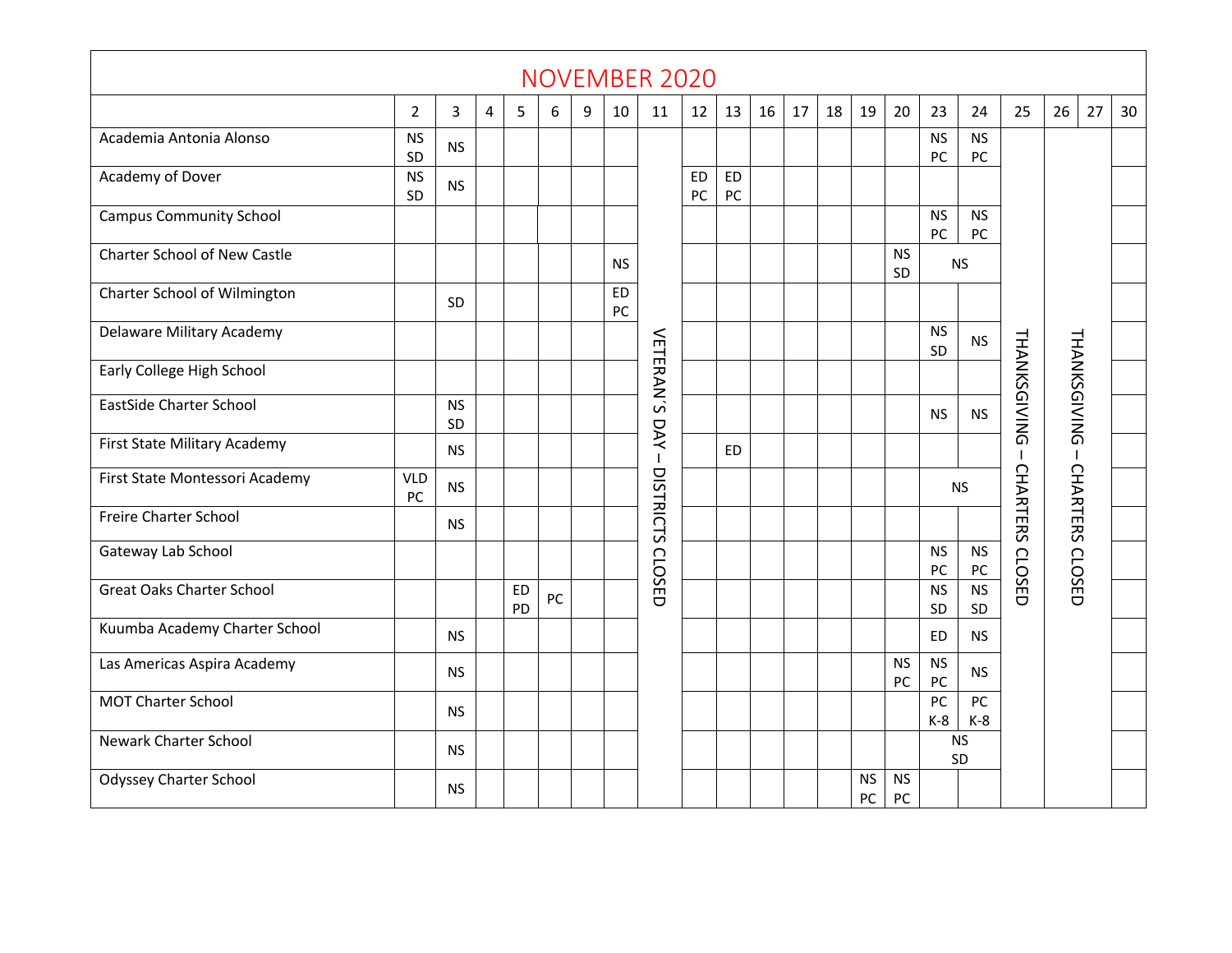| Positive Outcomes Charter School | <b>NS</b>       |  |  |  |  |  |  |  |                        |  |  |
|----------------------------------|-----------------|--|--|--|--|--|--|--|------------------------|--|--|
| Providence Creek Academy         | <b>NS</b>       |  |  |  |  |  |  |  | <b>NS</b><br><b>PC</b> |  |  |
| Sussex Academy                   | NS - FALL BREAK |  |  |  |  |  |  |  |                        |  |  |
| Sussex Montessori                | <b>NS</b>       |  |  |  |  |  |  |  |                        |  |  |
|                                  | <b>SD</b>       |  |  |  |  |  |  |  |                        |  |  |
| Thomas A. Edison Charter School  | <b>NS</b>       |  |  |  |  |  |  |  |                        |  |  |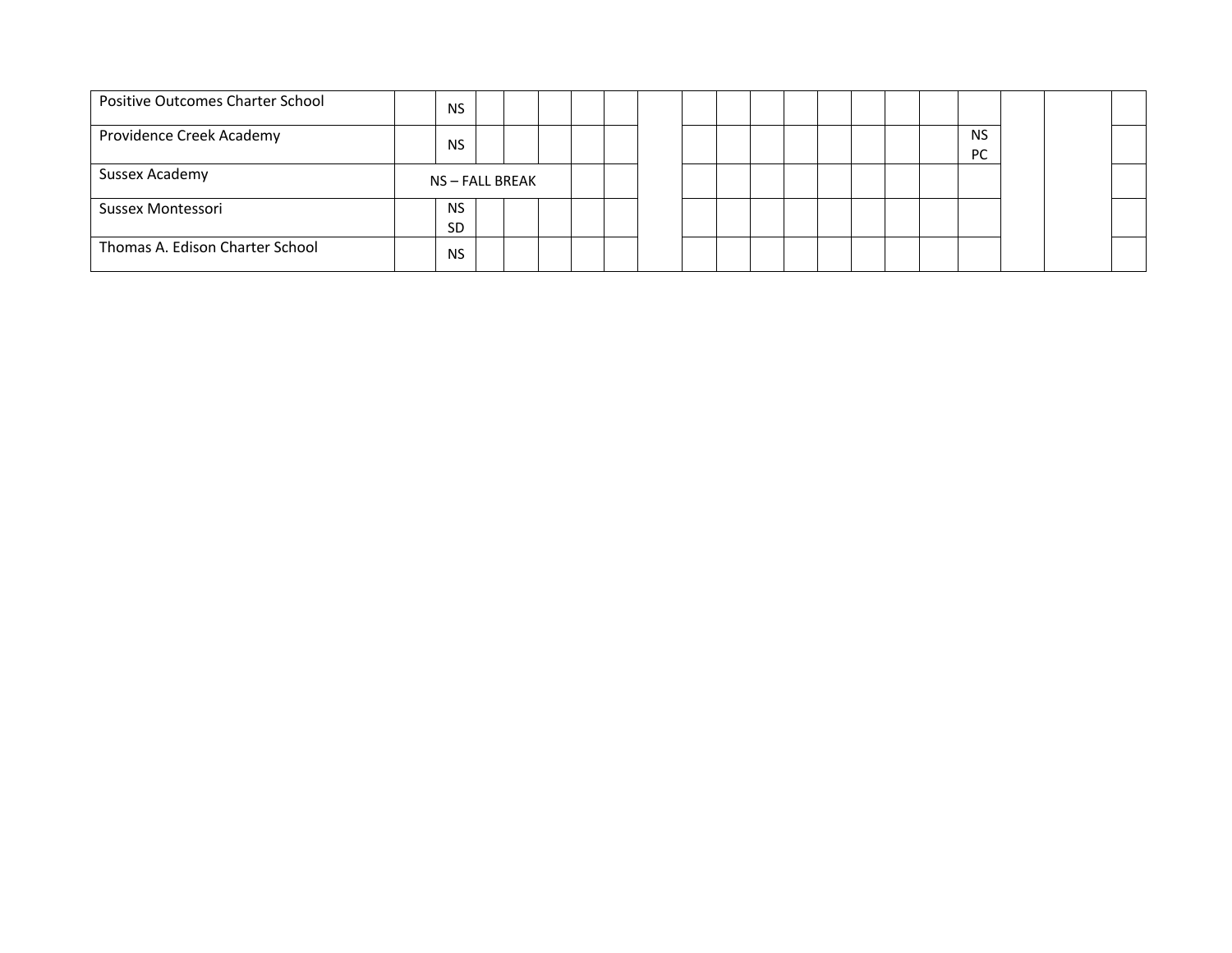|                                  |   |                |   |                 |                |   |   |    | <b>DECEMBER 2020</b> |    |            |    |                 |                 |                     |                                  |                     |                     |           |                     |                     |                        |           |  |  |  |  |  |
|----------------------------------|---|----------------|---|-----------------|----------------|---|---|----|----------------------|----|------------|----|-----------------|-----------------|---------------------|----------------------------------|---------------------|---------------------|-----------|---------------------|---------------------|------------------------|-----------|--|--|--|--|--|
|                                  | 1 | $\overline{2}$ | 3 | 4               | $\overline{7}$ | 8 | 9 | 10 | 11                   | 14 | 15         | 16 | 17              | 18              | 21                  | 22                               | 23                  | 24                  | 25        | 28                  | 29                  | 30                     | 31        |  |  |  |  |  |
| Academia Antonia Alonso          |   |                |   |                 |                |   |   |    |                      |    |            |    |                 |                 |                     |                                  |                     |                     |           |                     | <b>WINTER BREAK</b> |                        |           |  |  |  |  |  |
| Academy of Dover                 |   |                |   |                 |                |   |   |    |                      |    |            |    |                 |                 |                     |                                  |                     |                     |           | <b>WINTER BREAK</b> |                     |                        |           |  |  |  |  |  |
| <b>Campus Community School</b>   |   |                |   |                 |                |   |   |    |                      |    |            |    |                 |                 |                     |                                  |                     | <b>WINTER BREAK</b> |           |                     |                     |                        |           |  |  |  |  |  |
| Charter School of New Castle     |   |                |   | <b>NS</b><br>PC |                |   |   |    |                      |    |            |    |                 |                 |                     |                                  |                     | <b>WINTER BREAK</b> |           |                     |                     |                        |           |  |  |  |  |  |
| Charter School of Wilmington     |   |                |   |                 |                |   |   |    |                      |    |            |    |                 |                 |                     |                                  |                     | <b>WINTER BREAK</b> |           |                     |                     |                        |           |  |  |  |  |  |
| Delaware Military Academy        |   |                |   |                 |                |   |   |    |                      |    |            |    |                 |                 |                     |                                  |                     | <b>NS</b><br>OO     | <b>NS</b> | <b>NS</b><br>OO     | <b>NS</b><br>OO     | <b>NS</b><br><b>OO</b> | <b>NS</b> |  |  |  |  |  |
| Early College High School        |   |                |   |                 |                |   |   |    |                      |    | Exams - ED |    | <b>NS</b><br>SD |                 |                     | <b>WINTER BREAK</b>              |                     |                     |           |                     |                     |                        |           |  |  |  |  |  |
| <b>EastSide Charter School</b>   |   |                |   | <b>NS</b><br>PC |                |   |   |    |                      |    |            |    |                 |                 |                     |                                  | <b>WINTER BREAK</b> |                     |           |                     |                     |                        |           |  |  |  |  |  |
| First State Military Academy     |   |                |   |                 |                |   |   |    |                      |    |            |    |                 |                 |                     |                                  |                     |                     |           | <b>WINTER BREAK</b> |                     |                        |           |  |  |  |  |  |
| First State Montessori Academy   |   |                |   |                 |                |   |   |    |                      |    |            |    |                 |                 |                     |                                  |                     |                     |           | <b>WINTER BREAK</b> |                     |                        |           |  |  |  |  |  |
| Gateway Lab School               |   |                |   |                 |                |   |   |    |                      |    |            |    |                 |                 |                     |                                  |                     |                     |           | <b>WINTER BREAK</b> |                     |                        |           |  |  |  |  |  |
| Freire Charter School            |   |                |   | <b>NS</b><br>SD |                |   |   |    |                      |    |            |    |                 |                 |                     |                                  |                     | <b>WINTER BREAK</b> |           |                     |                     |                        |           |  |  |  |  |  |
| <b>Great Oaks Charter School</b> |   |                |   |                 |                |   |   |    |                      |    |            |    |                 | <b>NS</b><br>SD |                     |                                  | <b>ED</b>           |                     |           |                     | <b>WINTER BREAK</b> |                        |           |  |  |  |  |  |
| Kuumba Academy Charter School    |   |                |   |                 |                |   |   |    |                      |    |            |    |                 |                 |                     | <b>WINTER BREAK</b>              |                     |                     |           |                     |                     |                        |           |  |  |  |  |  |
| Las Americas Aspira Academy      |   |                |   |                 |                |   |   |    |                      |    |            |    |                 |                 | <b>WINTER BREAK</b> |                                  |                     |                     |           |                     |                     |                        |           |  |  |  |  |  |
| <b>MOT Charter School</b>        |   |                |   |                 |                |   |   |    |                      |    |            |    |                 |                 |                     | <b>ED</b><br><b>WINTER BREAK</b> |                     |                     |           |                     |                     |                        |           |  |  |  |  |  |
| <b>Newark Charter School</b>     |   |                |   |                 |                |   |   |    |                      |    |            |    |                 |                 | <b>WINTER BREAK</b> |                                  |                     |                     |           |                     |                     |                        |           |  |  |  |  |  |
| <b>Odyssey Charter School</b>    |   |                |   |                 |                |   |   |    |                      |    |            |    |                 |                 |                     |                                  |                     |                     |           | <b>WINTER BREAK</b> |                     |                        |           |  |  |  |  |  |
| Positive Outcomes Charter School |   |                |   |                 |                |   |   |    |                      |    |            |    |                 |                 | <b>WINTER BREAK</b> |                                  |                     |                     |           |                     |                     |                        |           |  |  |  |  |  |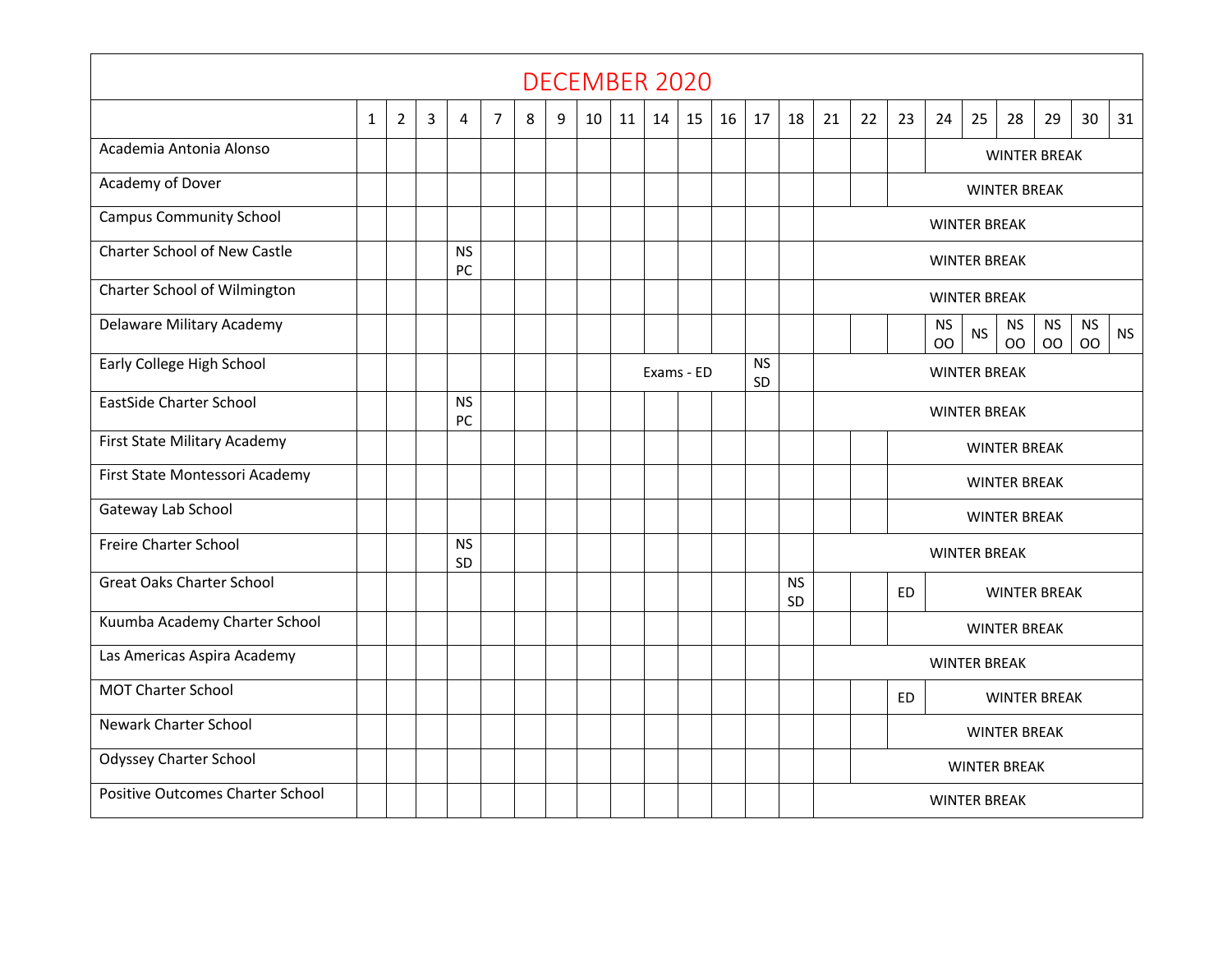| Providence Creek Academy        |  |  |           |  |  |  |  |           |           | <b>NS</b> | <b>NS</b> | <b>NS</b>           | <b>NS</b> | <b>NS</b> | <b>NS</b> | <b>NS</b> | NS |  |  |  |  |
|---------------------------------|--|--|-----------|--|--|--|--|-----------|-----------|-----------|-----------|---------------------|-----------|-----------|-----------|-----------|----|--|--|--|--|
|                                 |  |  |           |  |  |  |  |           |           | OO.       | OO        |                     |           | <b>OO</b> |           |           |    |  |  |  |  |
| Sussex Academy                  |  |  | <b>NS</b> |  |  |  |  | ED        |           |           |           |                     |           |           |           |           |    |  |  |  |  |
|                                 |  |  | <b>SD</b> |  |  |  |  | <b>SD</b> |           |           |           | <b>WINTER BREAK</b> |           |           |           |           |    |  |  |  |  |
| Sussex Montessori               |  |  |           |  |  |  |  |           |           |           |           | <b>WINTER BREAK</b> |           |           |           |           |    |  |  |  |  |
| Thomas A. Edison Charter School |  |  |           |  |  |  |  |           | <b>ED</b> | ED        |           |                     |           |           |           |           |    |  |  |  |  |
|                                 |  |  |           |  |  |  |  |           | <b>PC</b> | <b>PC</b> |           | <b>WINTER BREAK</b> |           |           |           |           |    |  |  |  |  |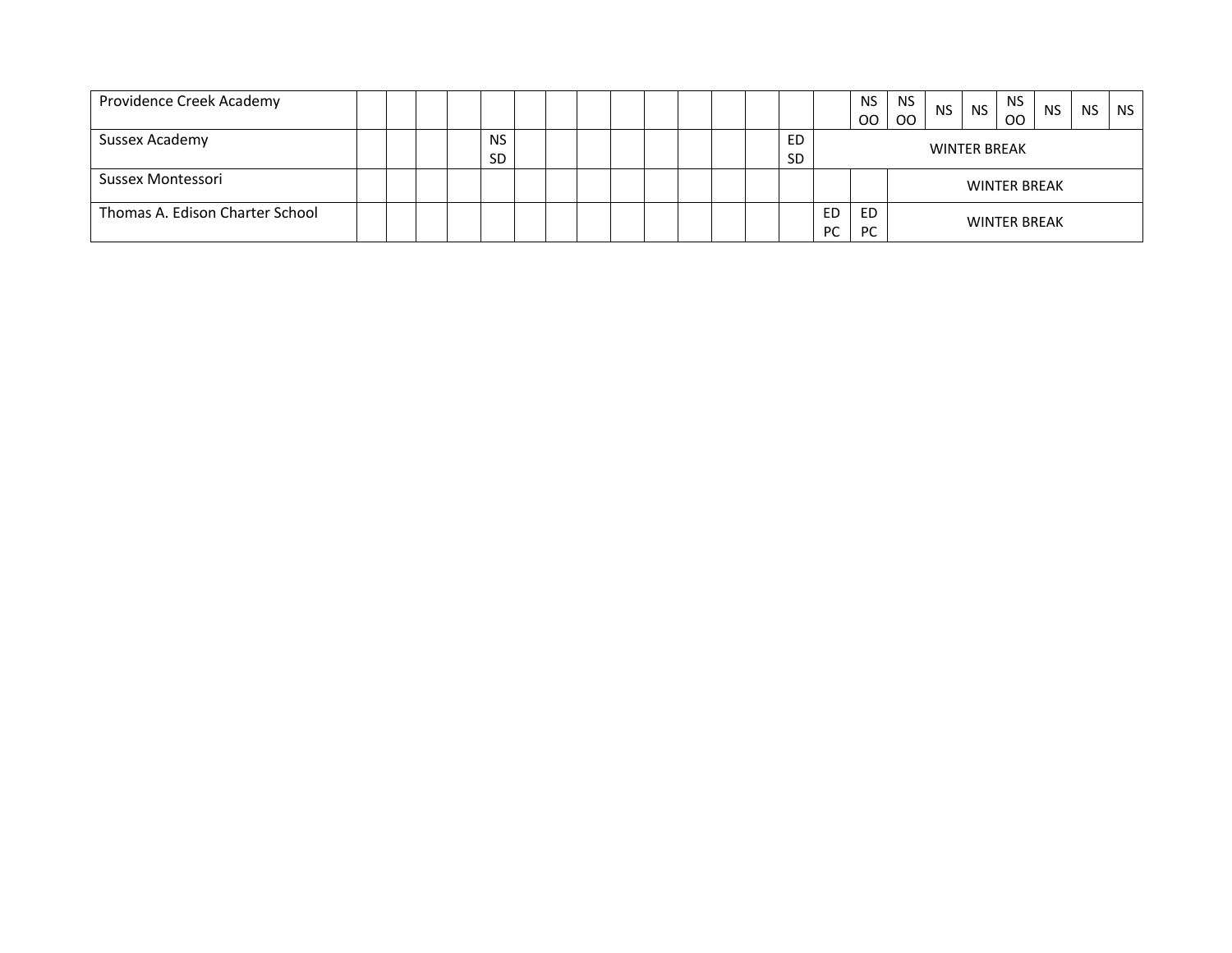|                                     |                                                                                                                                             |                 |                 |   |                |   |    |                 | <b>JANUARY 2021</b> |                 |                 |              |                 |    |    |    |    |    |           |           |                 |
|-------------------------------------|---------------------------------------------------------------------------------------------------------------------------------------------|-----------------|-----------------|---|----------------|---|----|-----------------|---------------------|-----------------|-----------------|--------------|-----------------|----|----|----|----|----|-----------|-----------|-----------------|
|                                     | $\mathbf{1}$                                                                                                                                | 4               | 5               | 6 | $\overline{7}$ | 8 | 11 | 12 <sup>1</sup> | 13                  | 14              | 15              | 18           | 19              | 20 | 21 | 22 | 25 | 26 | 27        | 28        | 29              |
| Academia Antonia Alonso             |                                                                                                                                             |                 |                 |   |                |   |    |                 |                     |                 |                 |              | <b>NS</b><br>SD |    |    |    |    |    |           |           |                 |
| Academy of Dover                    |                                                                                                                                             |                 |                 |   |                |   |    |                 |                     |                 |                 |              | <b>NS</b><br>SD |    |    |    |    |    |           |           |                 |
| <b>Campus Community School</b>      |                                                                                                                                             |                 |                 |   |                |   |    |                 |                     |                 |                 |              |                 |    |    |    |    |    |           |           |                 |
| <b>Charter School of New Castle</b> |                                                                                                                                             | <b>NS</b><br>SD |                 |   |                |   |    |                 |                     |                 |                 |              |                 |    |    |    |    |    |           |           |                 |
| Charter School of Wilmington        | $EXAMS - ED$<br>MARTIN LUTHER<br>NEW YEAR'S<br><b>NS</b><br>SD<br><b>NS</b><br><b>NS</b><br><b>NS</b><br>EXAMS - ED 12:15<br>SD<br>SD<br>SD |                 |                 |   |                |   |    |                 |                     |                 |                 |              |                 |    |    |    |    |    |           |           |                 |
| Delaware Military Academy           |                                                                                                                                             |                 |                 |   |                |   |    |                 |                     |                 |                 |              |                 |    |    |    |    |    |           |           |                 |
| Early College High School           |                                                                                                                                             |                 |                 |   |                |   |    |                 |                     |                 |                 |              |                 |    |    |    |    |    |           |           |                 |
| <b>EastSide Charter School</b>      |                                                                                                                                             |                 |                 |   |                |   |    |                 |                     |                 |                 |              |                 |    |    |    |    |    |           |           | <b>NS</b><br>SD |
| First State Military Academy        |                                                                                                                                             |                 |                 |   |                |   |    |                 |                     |                 |                 |              |                 |    |    |    |    |    |           |           |                 |
| First State Montessori Academy      | DAY<br>$\mathbf{I}$                                                                                                                         | <b>NS</b><br>SD |                 |   |                |   |    |                 |                     |                 |                 | <b>KING</b>  |                 |    |    |    |    |    |           |           |                 |
| Freire Charter School               | OBSERVED                                                                                                                                    |                 |                 |   |                |   |    |                 |                     |                 | <b>NS</b><br>SD | $\mathbf{L}$ |                 |    |    |    |    | ED | <b>ED</b> | <b>ED</b> | ED              |
| Gateway Lab School                  |                                                                                                                                             |                 |                 |   |                |   |    |                 |                     |                 |                 | OBSERVED     |                 |    |    |    |    |    |           |           |                 |
| <b>Great Oaks Charter School</b>    |                                                                                                                                             |                 |                 |   |                |   |    |                 |                     | <b>ED</b><br>SD | <b>NS</b><br>SD |              |                 |    |    |    |    |    |           |           |                 |
| Kuumba Academy Charter School       |                                                                                                                                             |                 | <b>NS</b><br>SD |   |                |   |    |                 | <b>ED</b>           |                 |                 |              |                 |    |    |    |    |    | <b>ED</b> |           |                 |
| Las Americas Aspira Academy         |                                                                                                                                             |                 |                 |   |                |   |    |                 |                     |                 | <b>NS</b><br>SD |              |                 |    |    |    |    |    |           |           |                 |
| <b>MOT Charter School</b>           |                                                                                                                                             |                 |                 |   |                |   |    |                 |                     |                 |                 |              |                 |    |    |    |    |    |           |           |                 |
| <b>Newark Charter School</b>        |                                                                                                                                             |                 |                 |   |                |   |    |                 |                     |                 |                 |              |                 |    |    |    |    |    |           |           |                 |
| <b>Odyssey Charter School</b>       |                                                                                                                                             |                 |                 |   |                |   |    |                 |                     |                 |                 |              |                 |    |    |    |    |    |           |           | <b>NS</b><br>SD |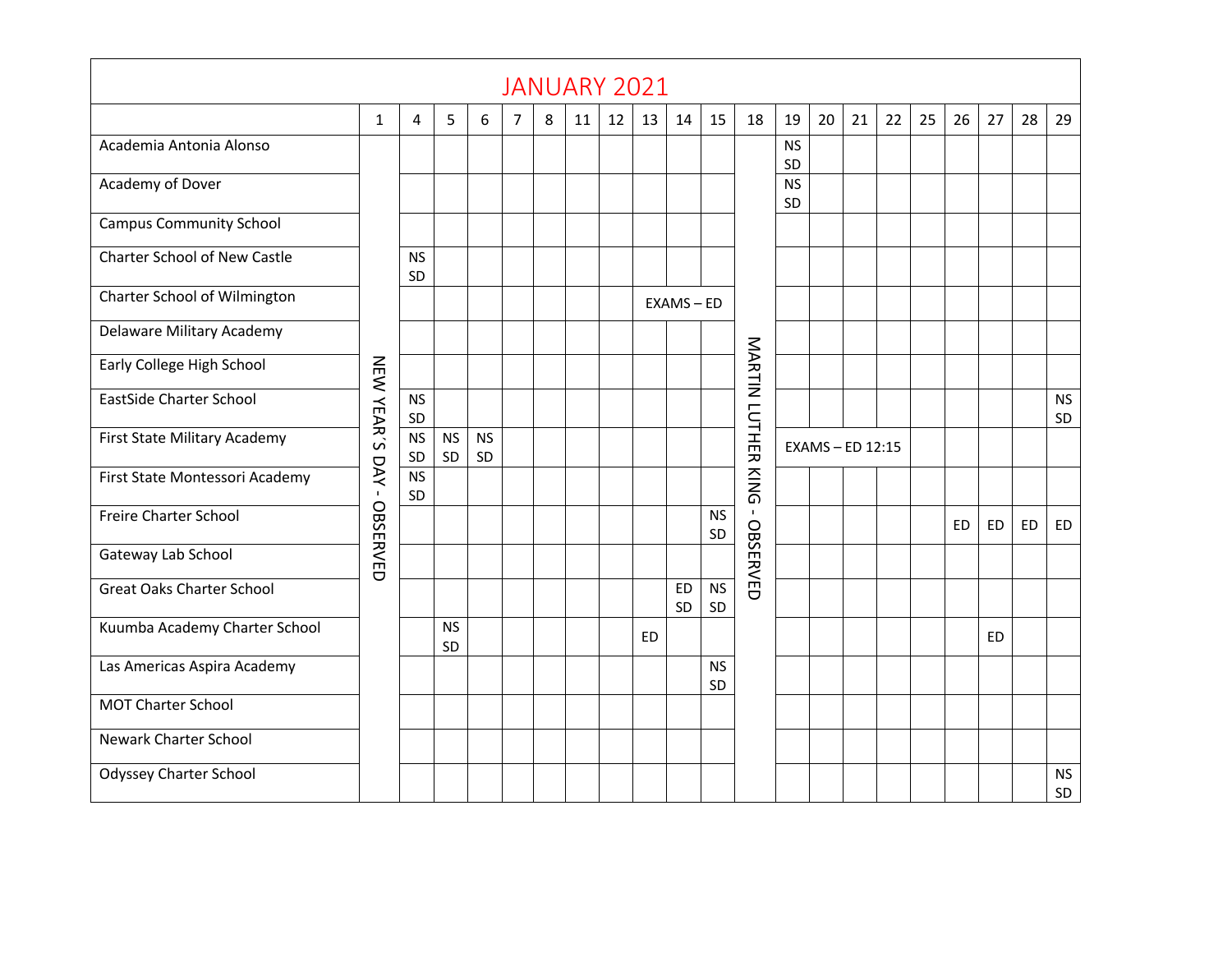| Positive Outcomes Charter School |  |  |  |  | <b>NS</b> |           |  |  |  |  |           |
|----------------------------------|--|--|--|--|-----------|-----------|--|--|--|--|-----------|
|                                  |  |  |  |  |           | SD        |  |  |  |  |           |
| Providence Creek Academy         |  |  |  |  |           | <b>NS</b> |  |  |  |  |           |
|                                  |  |  |  |  |           | SD.       |  |  |  |  |           |
| Sussex Academy                   |  |  |  |  | <b>NS</b> |           |  |  |  |  |           |
|                                  |  |  |  |  | <b>SD</b> |           |  |  |  |  |           |
| Sussex Montessori                |  |  |  |  |           |           |  |  |  |  | <b>NS</b> |
|                                  |  |  |  |  |           |           |  |  |  |  | <b>SD</b> |
| Thomas A. Edison Charter School  |  |  |  |  | ED        |           |  |  |  |  |           |
|                                  |  |  |  |  |           | SD        |  |  |  |  |           |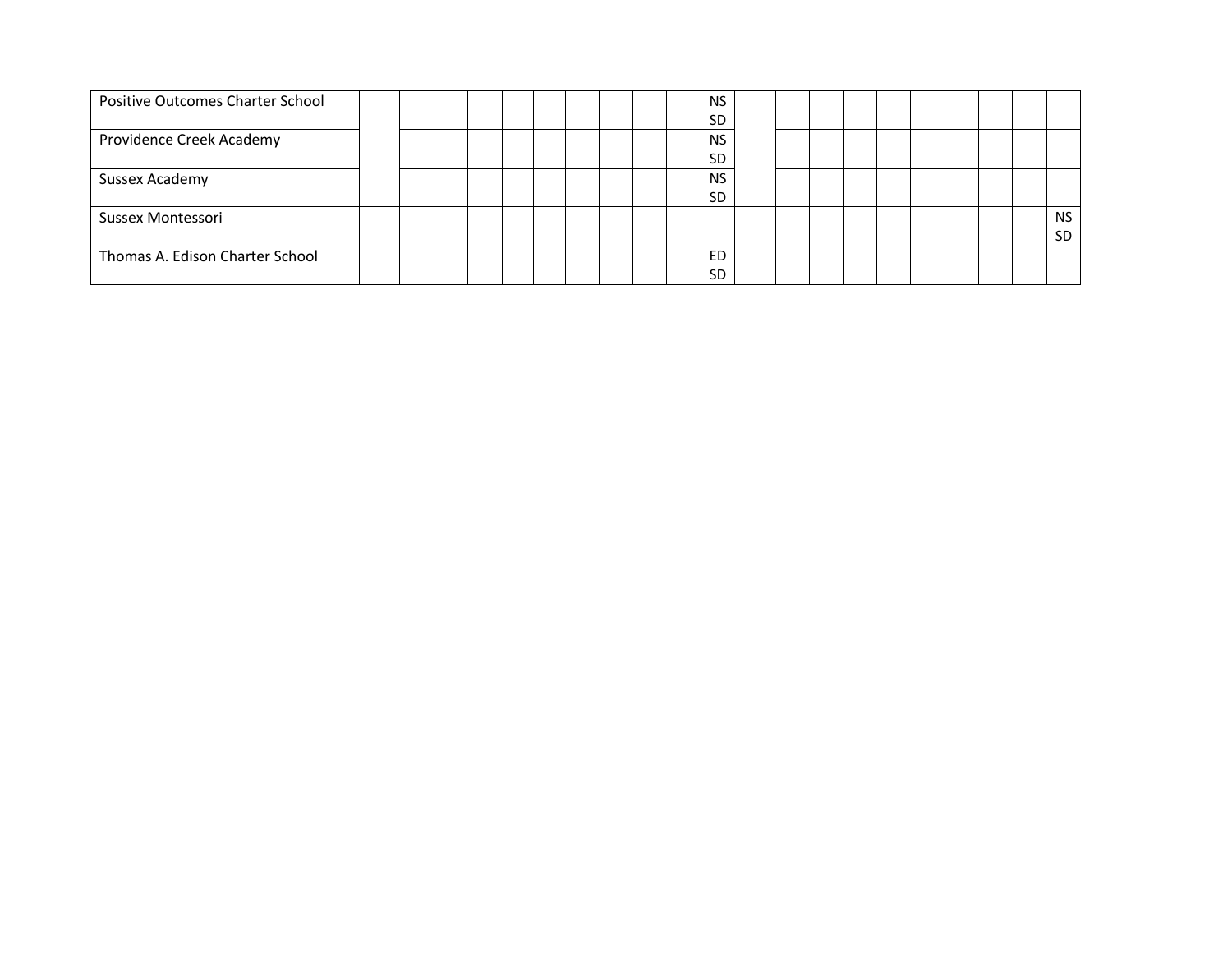|                                     |                 |                |   |   |   | <b>FEBRUARY 2021</b> |   |    |    |                 |                 |           |    |                |    |    |    |           |           |                 |
|-------------------------------------|-----------------|----------------|---|---|---|----------------------|---|----|----|-----------------|-----------------|-----------|----|----------------|----|----|----|-----------|-----------|-----------------|
|                                     | $\mathbf{1}$    | $\overline{2}$ | 3 | 4 | 5 | 8                    | 9 | 10 | 11 | 12              | 15              | 16        | 17 | 18             | 19 | 22 | 23 | 24        | 25        | 26              |
| Academia Antonia Alonso             |                 |                |   |   |   |                      |   |    |    | <b>NS</b><br>SD |                 |           |    |                |    |    |    |           |           |                 |
| Academy of Dover                    |                 |                |   |   |   | <b>NS</b><br>SD      |   |    |    |                 |                 |           |    |                |    |    |    |           |           | <b>ED</b><br>SD |
| <b>Campus Community School</b>      |                 |                |   |   |   | <b>NS</b><br>SD      |   |    |    |                 |                 |           |    |                |    |    |    |           |           |                 |
| <b>Charter School of New Castle</b> |                 |                |   |   |   |                      |   |    |    |                 |                 |           |    |                |    |    |    |           |           | <b>NS</b><br>PC |
| Charter School of Wilmington        |                 |                |   |   |   | <b>NS</b>            |   |    |    | ED<br>SD        |                 |           |    |                |    |    |    |           |           |                 |
| Delaware Military Academy           |                 |                |   |   |   | $\overline{3}$       |   |    |    |                 |                 |           |    |                |    |    |    |           |           |                 |
| Early College High School           |                 |                |   |   |   |                      |   |    |    |                 |                 |           |    | Mid-Term Exams |    |    |    |           |           |                 |
| EastSide Charter School             |                 |                |   |   |   | <b>NS</b><br>SD      |   |    |    |                 | PRESIDENT'S     |           |    |                |    |    |    |           |           |                 |
| First State Military Academy        |                 |                |   |   |   | <b>NS</b><br>SD      |   |    |    |                 | DAY             |           |    |                |    |    |    |           |           |                 |
| First State Montessori Academy      |                 |                |   |   |   |                      |   |    |    | <b>NS</b><br>SD | $\mathbf{I}$    | <b>NS</b> |    |                |    |    |    |           |           |                 |
| Freire Charter School               |                 |                |   |   |   |                      |   |    |    | <b>NS</b><br>SD | <b>OBSERVED</b> |           |    |                |    |    |    |           |           |                 |
| Gateway Lab School                  |                 |                |   |   |   |                      |   |    |    |                 |                 |           |    |                |    |    |    |           |           |                 |
| <b>Great Oaks Charter School</b>    |                 |                |   |   |   |                      |   |    |    | <b>NS</b><br>SD |                 |           |    |                |    |    |    |           | <b>ED</b> |                 |
| Kuumba Academy Charter School       | <b>NS</b><br>SD |                |   |   |   |                      |   |    |    |                 |                 |           |    |                |    |    |    | <b>ED</b> |           |                 |
| Las Americas Aspira Academy         |                 |                |   |   |   | <b>NS</b><br>SD      |   |    |    |                 |                 |           |    |                |    |    |    |           |           |                 |
| <b>MOT Charter School</b>           |                 |                |   |   |   |                      |   |    |    |                 |                 |           |    |                |    |    |    |           |           |                 |
| Newark Charter School               |                 |                |   |   |   |                      |   |    |    |                 |                 |           |    |                |    |    |    |           |           |                 |
| <b>Odyssey Charter School</b>       |                 |                |   |   |   | <b>NS</b><br>SD      |   |    |    |                 |                 |           |    |                |    |    |    |           |           |                 |

<sup>3</sup> COMMUNITY SERVICE – ALL STAFF AND CADETS PARTICIPATE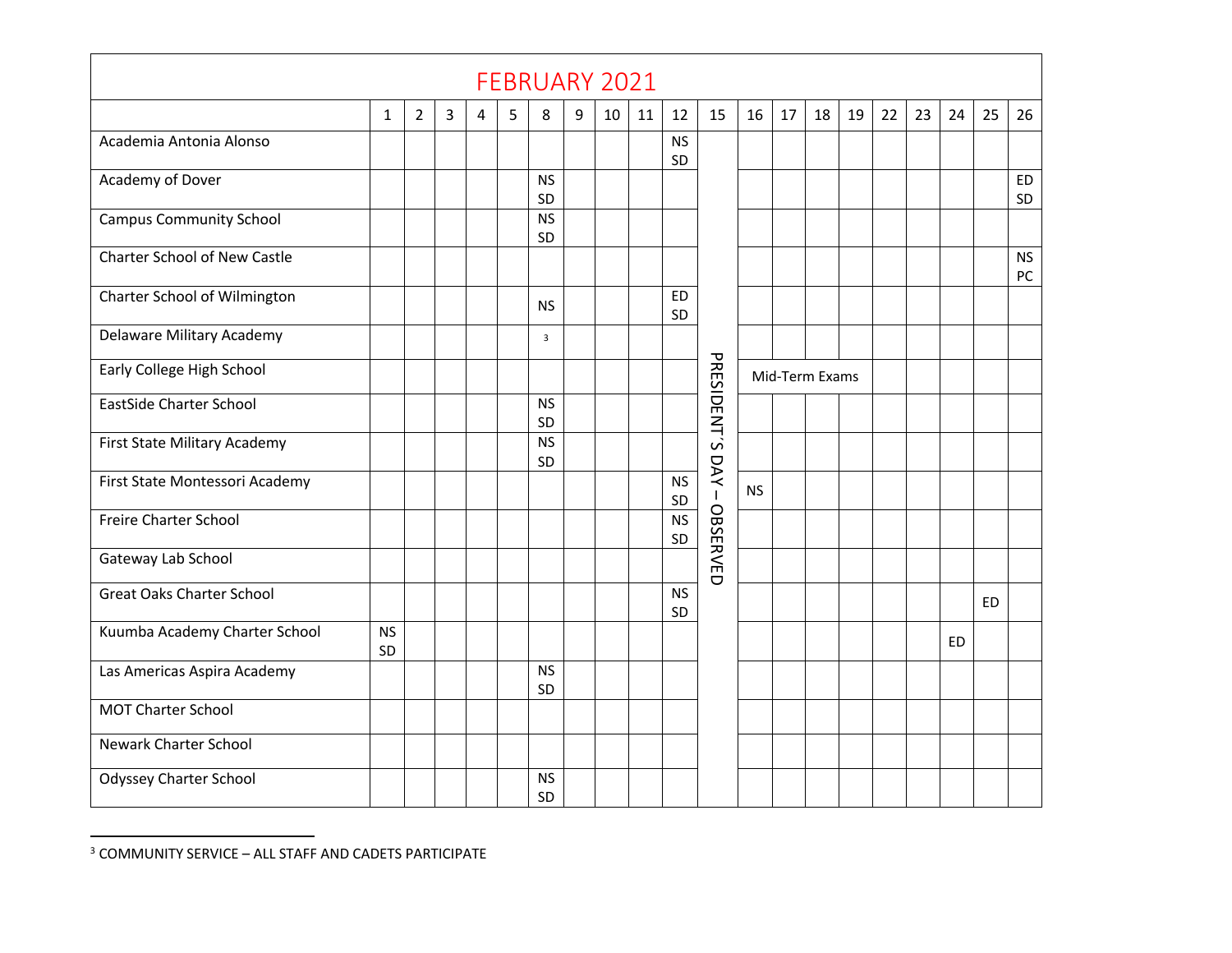| Positive Outcomes Charter School |  |  | <b>NS</b> |  |           |  |  |  |  |  |
|----------------------------------|--|--|-----------|--|-----------|--|--|--|--|--|
|                                  |  |  | <b>SD</b> |  |           |  |  |  |  |  |
| Providence Creek Academy         |  |  | <b>NS</b> |  |           |  |  |  |  |  |
|                                  |  |  | <b>SD</b> |  |           |  |  |  |  |  |
| Sussex Academy                   |  |  | <b>NS</b> |  | <b>NS</b> |  |  |  |  |  |
|                                  |  |  |           |  | SD        |  |  |  |  |  |
| Sussex Montessori                |  |  |           |  | <b>NS</b> |  |  |  |  |  |
|                                  |  |  |           |  | SD.       |  |  |  |  |  |
| Thomas A. Edison Charter School  |  |  |           |  | ED        |  |  |  |  |  |
|                                  |  |  |           |  | <b>SD</b> |  |  |  |  |  |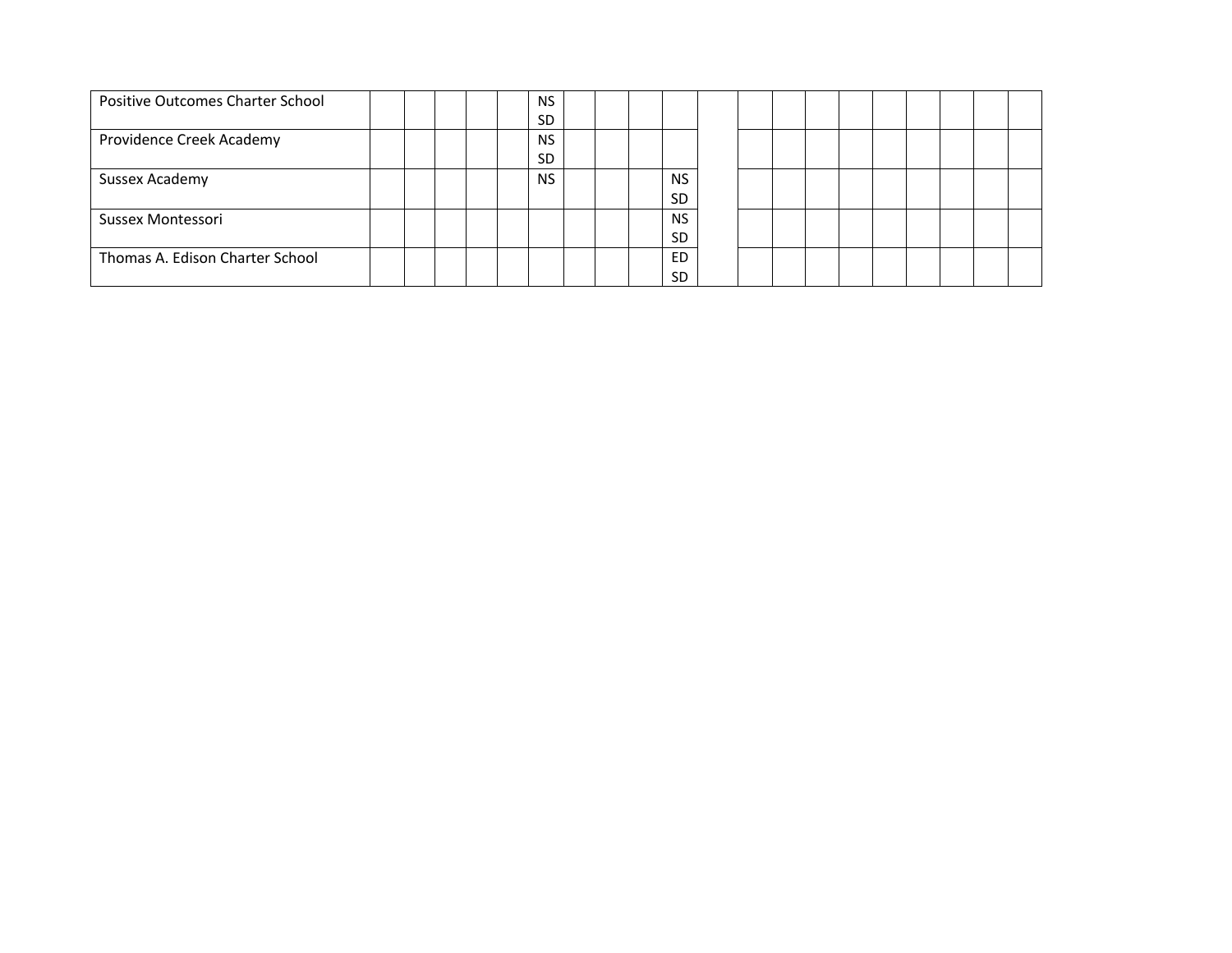|                                     |              |                |   |                 |                 |                 |   | <b>MARCH 2021</b>   |                 |                 |                 |    |    |                 |                 |                 |    |    |           |                 |    |    |    |
|-------------------------------------|--------------|----------------|---|-----------------|-----------------|-----------------|---|---------------------|-----------------|-----------------|-----------------|----|----|-----------------|-----------------|-----------------|----|----|-----------|-----------------|----|----|----|
|                                     | $\mathbf{1}$ | $\overline{2}$ | 3 | 4               | 5               | 8               | 9 | 10                  | 11              | 12              | 15              | 16 | 17 | 18              | 19              | 22              | 23 | 24 | 25        | 26              | 29 | 30 | 31 |
| Academia Antonia Alonso             |              |                |   |                 |                 |                 |   |                     |                 |                 |                 |    |    | <b>NS</b><br>SD | <b>NS</b><br>PC |                 |    |    |           |                 |    |    |    |
| Academy of Dover                    |              |                |   |                 |                 | <b>NS</b><br>SD |   |                     |                 |                 |                 |    |    |                 |                 |                 |    |    |           |                 |    |    |    |
| <b>Campus Community School</b>      |              |                |   | <b>NS</b><br>PC | <b>NS</b><br>PC |                 |   |                     |                 |                 |                 |    |    |                 |                 |                 |    |    |           |                 |    |    |    |
| <b>Charter School of New Castle</b> |              |                |   |                 |                 |                 |   |                     |                 |                 |                 |    |    |                 | <b>NS</b><br>SD |                 |    |    |           |                 |    |    |    |
| Charter School of Wilmington        |              |                |   |                 |                 |                 |   |                     |                 |                 |                 |    |    |                 | <b>ED</b><br>SD | <b>ED</b><br>SD |    |    |           |                 |    |    |    |
| Delaware Military Academy           |              |                |   |                 | <b>NS</b><br>PC | <b>NS</b>       |   |                     |                 |                 |                 |    |    |                 |                 |                 |    |    |           |                 |    |    |    |
| Early College High School           |              |                |   |                 |                 |                 |   | <b>Spring Break</b> |                 |                 |                 |    |    |                 |                 |                 |    |    |           |                 |    |    |    |
| <b>EastSide Charter School</b>      |              |                |   |                 | <b>NS</b><br>SD |                 |   |                     |                 |                 |                 |    |    |                 |                 |                 |    |    |           | <b>NS</b><br>SD |    |    |    |
| First State Military Academy        |              |                |   |                 |                 |                 |   |                     |                 |                 | <b>NS</b><br>SD |    |    |                 |                 |                 |    | ED |           |                 |    |    |    |
| First State Montessori Academy      |              |                |   | $VLD -$<br>PC   | <b>NS</b><br>SD |                 |   |                     |                 |                 |                 |    |    |                 |                 |                 |    |    |           |                 |    |    |    |
| Freire Charter School               |              |                |   |                 |                 |                 |   |                     |                 | <b>NS</b><br>SD |                 |    |    |                 |                 |                 |    |    |           |                 |    |    |    |
| Gateway Lab School                  |              |                |   |                 | <b>NS</b><br>PC |                 |   |                     |                 |                 |                 |    |    |                 | <b>NS</b><br>SD |                 |    |    |           |                 |    |    |    |
| <b>Great Oaks Charter School</b>    |              |                |   |                 |                 |                 |   |                     | <b>ED</b><br>SD | <b>NS</b><br>SD |                 |    |    |                 |                 |                 |    |    | <b>ED</b> |                 |    |    |    |
| Kuumba Academy Charter School       |              |                |   |                 | ED              |                 |   |                     |                 |                 |                 |    |    |                 |                 | <b>NS</b><br>SD |    |    |           |                 |    |    |    |
| Las Americas Aspira Academy         |              |                |   |                 | <b>NS</b><br>SD |                 |   |                     |                 |                 |                 |    |    |                 |                 |                 |    |    |           |                 |    |    |    |
| <b>MOT Charter School</b>           |              |                |   |                 |                 |                 |   |                     |                 |                 |                 |    |    |                 |                 |                 |    |    |           |                 |    |    |    |
| <b>Newark Charter School</b>        |              |                |   |                 |                 |                 |   |                     |                 |                 |                 |    |    |                 |                 |                 |    |    |           |                 |    |    |    |
| <b>Odyssey Charter School</b>       |              |                |   |                 |                 |                 |   |                     | <b>NS</b><br>PC | <b>NS</b><br>PC |                 |    |    |                 |                 |                 |    |    |           | <b>NS</b>       |    |    |    |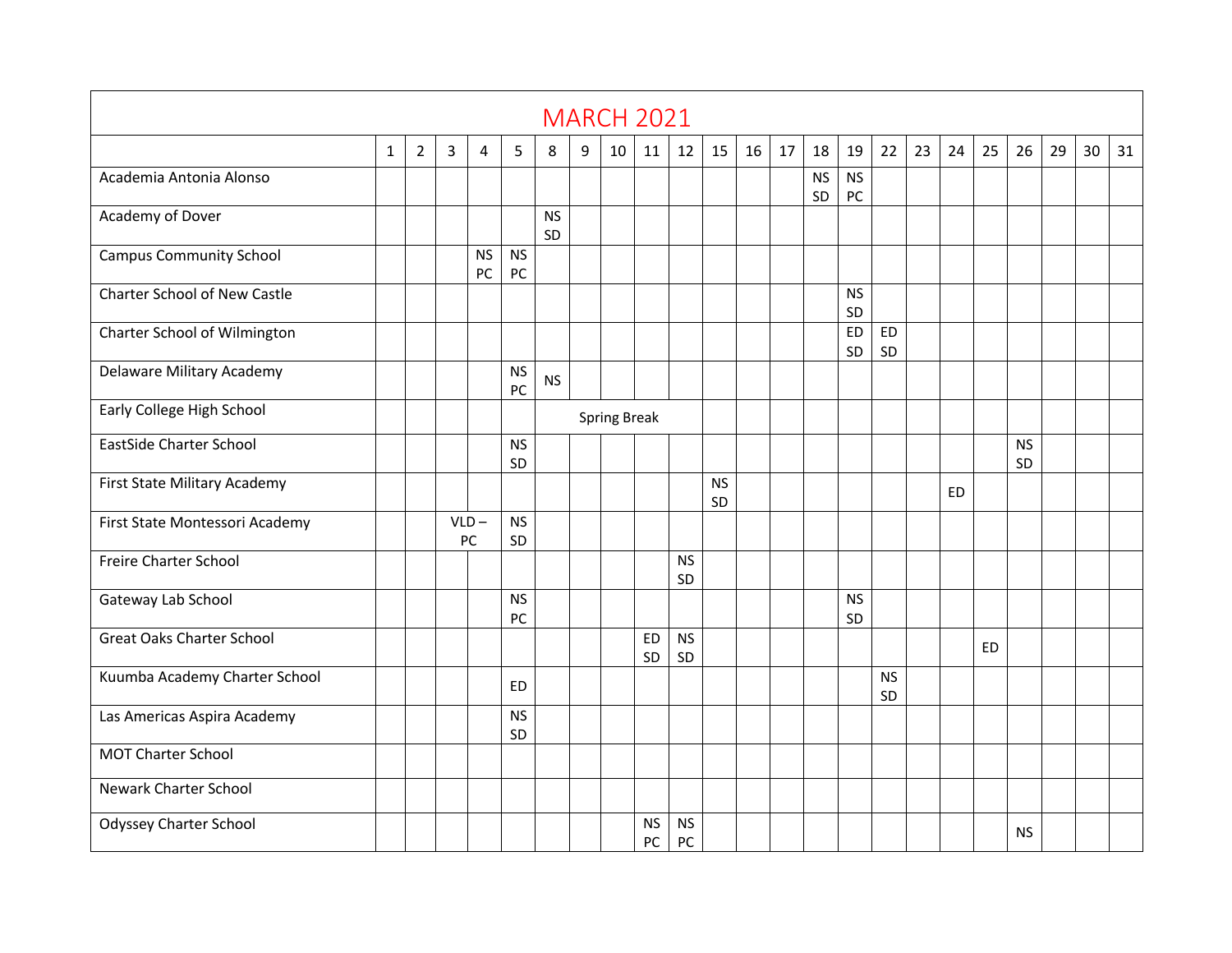| Positive Outcomes Charter School |  |  |           |  |           |           |  |     | <b>NS</b> |  |  |  |  |
|----------------------------------|--|--|-----------|--|-----------|-----------|--|-----|-----------|--|--|--|--|
|                                  |  |  |           |  |           |           |  |     | <b>SD</b> |  |  |  |  |
| Providence Creek Academy         |  |  | <b>NS</b> |  |           |           |  |     |           |  |  |  |  |
|                                  |  |  | SD        |  |           |           |  |     |           |  |  |  |  |
| Sussex Academy                   |  |  |           |  |           | <b>NS</b> |  |     |           |  |  |  |  |
|                                  |  |  |           |  |           | <b>SD</b> |  |     |           |  |  |  |  |
| Sussex Montessori                |  |  |           |  | <b>NS</b> |           |  |     |           |  |  |  |  |
|                                  |  |  |           |  | <b>SD</b> |           |  |     |           |  |  |  |  |
| Thomas A. Edison Charter School  |  |  |           |  |           |           |  | ED. | <b>ED</b> |  |  |  |  |
|                                  |  |  |           |  |           |           |  | PC  | PC        |  |  |  |  |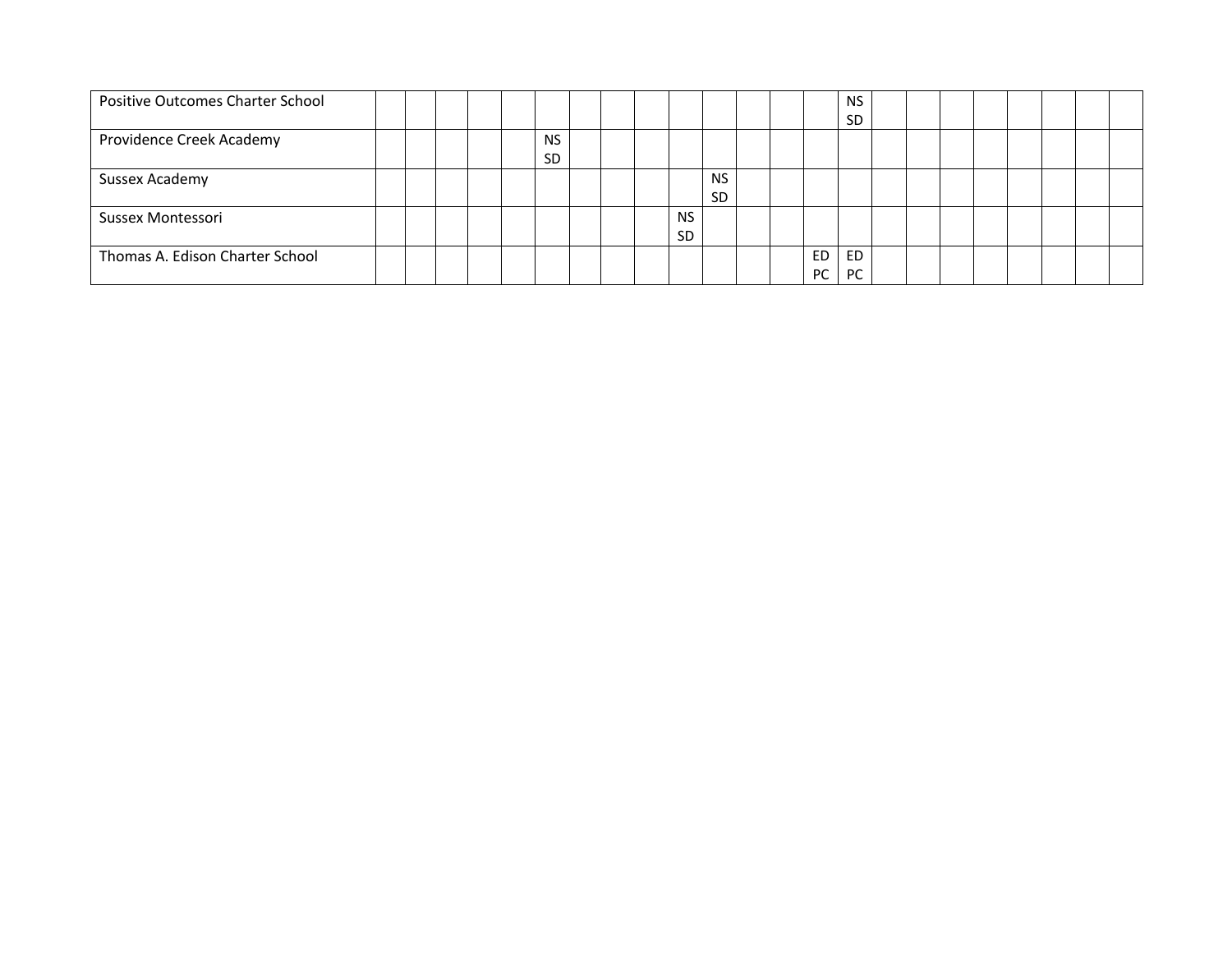|                                         |                         |                |                        |                 |                 |                             | <b>APRIL 2021</b>           |                 |                 |    |    |    |    |    |    |    |                  |                 |    |    |    |                 |
|-----------------------------------------|-------------------------|----------------|------------------------|-----------------|-----------------|-----------------------------|-----------------------------|-----------------|-----------------|----|----|----|----|----|----|----|------------------|-----------------|----|----|----|-----------------|
|                                         | $\mathbf{1}$            | $\overline{2}$ | 5                      | 6               | $\overline{7}$  | 8                           | 9                           | 12              | 13              | 14 | 15 | 16 | 19 | 20 | 21 | 22 | 23               | 26              | 27 | 28 | 29 | 30              |
| Academia Antonia Alonso                 |                         |                |                        |                 | NS-SPRING BREAK |                             |                             | <b>NS</b><br>SD |                 |    |    |    |    |    |    |    |                  |                 |    |    |    |                 |
| Academy of Dover                        | <b>ED</b><br>SD         |                |                        |                 | NS-SPRING BREAK |                             |                             |                 |                 |    |    |    |    |    |    |    |                  |                 |    |    |    |                 |
| <b>Campus Community School</b>          |                         |                |                        |                 | NS-SPRING BREAK |                             |                             |                 |                 |    |    |    |    |    |    |    |                  | <b>NS</b><br>SD |    |    |    |                 |
| <b>Charter School of New Castle</b>     | <b>NS</b><br><b>NTO</b> |                |                        |                 | NS-SPRING BREAK |                             |                             |                 |                 |    |    |    |    |    |    |    |                  |                 |    |    |    |                 |
| Charter School of Wilmington            | <b>ED</b><br>ALL        |                |                        |                 | NS-SPRING BREAK |                             |                             |                 |                 |    |    |    |    |    |    |    | <b>ED</b><br>ALL |                 |    |    |    |                 |
| Delaware Military Academy               |                         | <b>NS</b>      | <b>NS</b><br><b>OO</b> | <b>NS</b><br>OO | <b>NS</b><br>OO | <b>NS</b><br>O <sub>O</sub> | <b>NS</b><br>O <sub>O</sub> |                 |                 |    |    |    |    |    |    |    |                  |                 |    |    |    |                 |
| Early College High School               |                         | <b>NS</b>      | <b>NS</b>              |                 |                 |                             |                             |                 |                 |    |    |    |    |    |    |    |                  |                 |    |    |    |                 |
| <b>EastSide Charter School</b>          |                         |                |                        |                 |                 |                             |                             |                 | NS-SPRING BREAK |    |    |    |    |    |    |    |                  |                 |    |    |    |                 |
| First State Military Academy            |                         |                |                        |                 | NS-SPRING BREAK |                             |                             |                 |                 |    |    |    |    |    |    |    |                  |                 |    |    |    |                 |
| First State Montessori Academy          |                         |                |                        |                 | NS-SPRING BREAK |                             |                             |                 |                 |    |    |    |    |    |    |    |                  |                 |    |    |    |                 |
| Freire Charter School                   |                         |                |                        |                 | NS-SPRING BREAK |                             |                             |                 |                 |    |    |    |    |    |    |    |                  |                 |    |    |    |                 |
| Gateway Lab School                      |                         |                |                        |                 | NS-SPRING BREAK |                             |                             |                 |                 |    |    |    |    |    |    |    |                  |                 |    |    |    |                 |
| <b>Great Oaks Charter School</b>        | PC                      |                |                        |                 | NS-SPRING BREAK |                             |                             |                 |                 |    |    |    |    |    |    |    |                  |                 |    |    |    |                 |
| Kuumba Academy Charter School           |                         |                |                        |                 | NS-SPRING BREAK |                             |                             |                 |                 |    |    |    |    |    |    |    |                  |                 |    | ED |    |                 |
| Las Americas Aspira Academy             |                         |                |                        |                 | NS-SPRING BREAK |                             |                             |                 |                 |    |    |    |    |    |    |    |                  |                 |    |    |    |                 |
| <b>MOT Charter School</b>               |                         |                |                        |                 | NS-SPRING BREAK |                             |                             |                 |                 |    |    |    |    |    |    |    |                  |                 |    |    |    |                 |
| <b>Newark Charter School</b>            |                         |                |                        |                 | NS-SPRING BREAK |                             |                             |                 |                 |    |    |    |    |    |    |    |                  |                 |    |    |    |                 |
| <b>Odyssey Charter School</b>           |                         |                |                        |                 | NS-SPRING BREAK |                             |                             |                 |                 |    |    |    |    |    |    |    |                  |                 |    |    |    | <b>NS</b><br>SD |
| <b>Positive Outcomes Charter School</b> |                         |                |                        |                 | NS-SPRING BREAK |                             |                             |                 |                 |    |    |    |    |    |    |    |                  |                 |    |    |    |                 |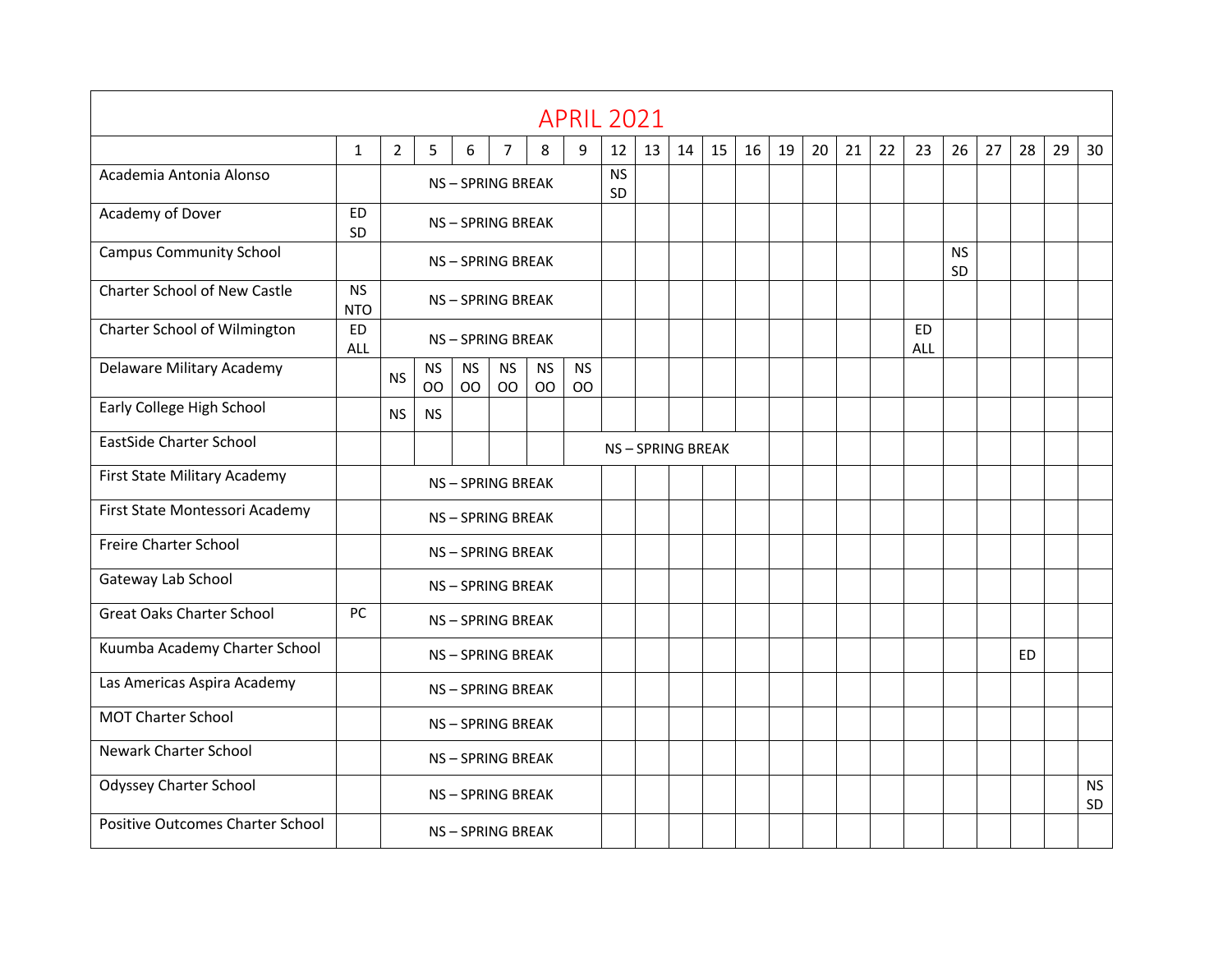| Providence Creek Academy        |    | <b>NS</b> | <b>NS</b> | NS.<br>OO         | <b>NS</b><br>00 | <b>NS</b><br><sub>00</sub> | <b>NS</b><br>OO. |  |  |  |  |           |  |  |  |
|---------------------------------|----|-----------|-----------|-------------------|-----------------|----------------------------|------------------|--|--|--|--|-----------|--|--|--|
| Sussex Academy                  |    |           |           | NS-SPRING BREAK   |                 |                            |                  |  |  |  |  |           |  |  |  |
| Sussex Montessori               |    |           |           | NS – SPRING BREAK |                 |                            |                  |  |  |  |  |           |  |  |  |
| Thomas A. Edison Charter School | ED |           |           | NS-SPRING BREAK   |                 |                            |                  |  |  |  |  | <b>ED</b> |  |  |  |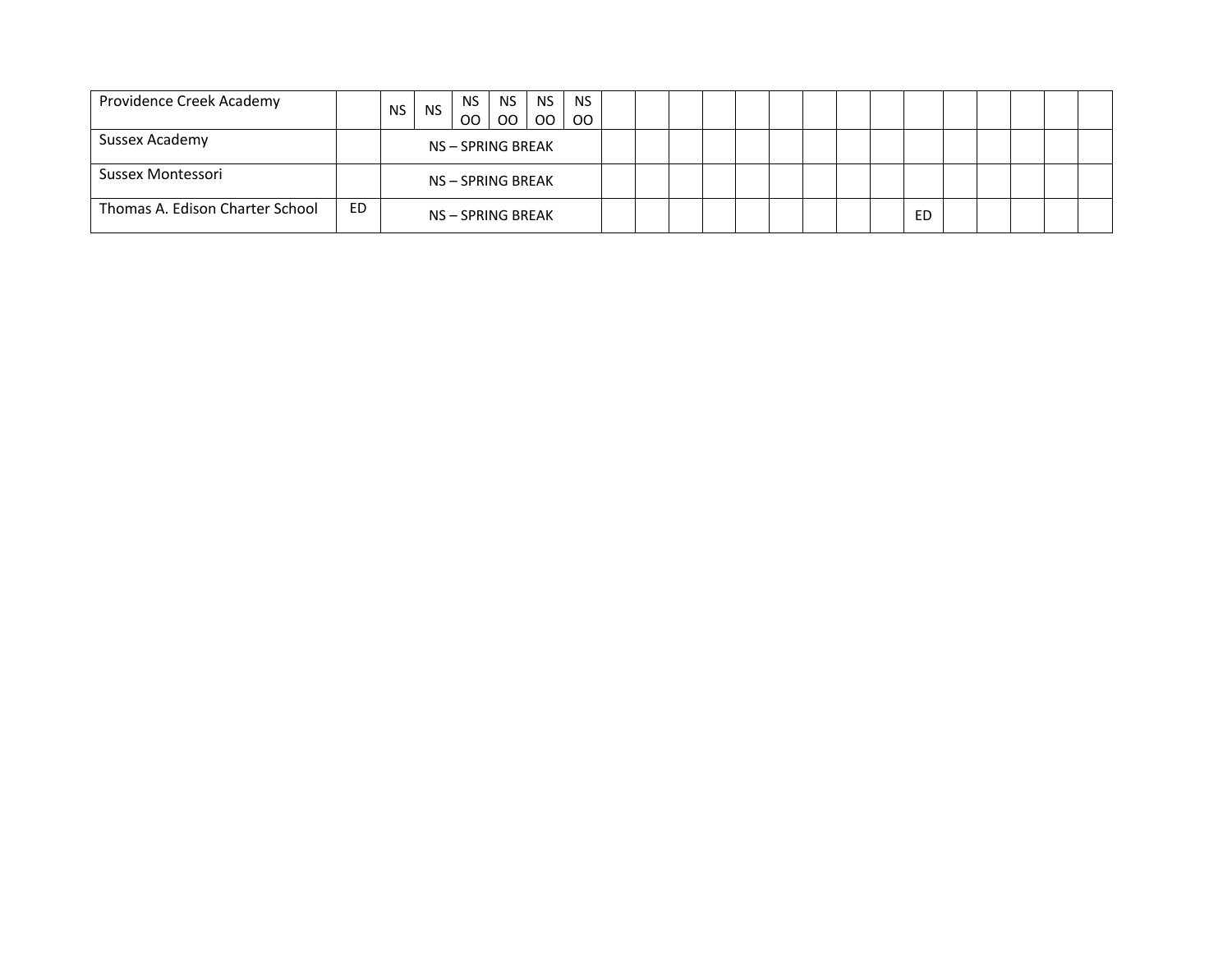|                                         |                 |   |   |                 |                 |    |    |    | <b>MAY 2021</b>           |    |    |    |                |    |    |    |    |                       |            |                 |              |
|-----------------------------------------|-----------------|---|---|-----------------|-----------------|----|----|----|---------------------------|----|----|----|----------------|----|----|----|----|-----------------------|------------|-----------------|--------------|
|                                         | $\overline{3}$  | 4 | 5 | 6               | $\overline{7}$  | 10 | 11 | 12 | 13                        | 14 | 17 | 18 | 19             | 20 | 21 | 24 | 25 | 26                    | 27         | 28              | 31           |
| Academia Antonia Alonso                 | <b>NS</b><br>SD |   |   |                 |                 |    |    |    |                           |    |    |    |                |    |    |    |    |                       |            |                 |              |
| Academy of Dover                        |                 |   |   |                 | <b>ED</b><br>SD |    |    |    |                           |    |    |    |                |    |    |    |    |                       |            |                 |              |
| <b>Campus Community School</b>          |                 |   |   |                 |                 |    |    |    |                           |    |    |    |                |    |    |    |    |                       |            | <b>NS</b>       |              |
| <b>Charter School of New Castle</b>     |                 |   |   |                 |                 |    |    |    |                           |    |    |    |                |    |    |    |    |                       |            |                 |              |
| Charter School of Wilmington            |                 |   |   |                 |                 |    |    |    |                           |    |    |    |                |    |    |    |    | Senior Final Exams    |            |                 |              |
| Early College High School               |                 |   |   |                 |                 |    |    |    | Final Exams-<br><b>ED</b> |    |    |    | $NS - SD - OO$ |    |    |    |    |                       |            |                 |              |
| Delaware Military Academy               |                 |   |   |                 |                 |    |    |    |                           |    |    |    |                |    |    |    |    |                       |            | <b>NS</b>       |              |
| <b>EastSide Charter School</b>          |                 |   |   |                 |                 |    |    |    |                           |    |    |    |                |    |    |    |    |                       |            | <b>NS</b><br>SD |              |
| First State Military Academy            |                 |   |   |                 |                 |    |    |    |                           |    |    |    |                |    |    |    |    | <b>LPD</b><br>Seniors |            | <b>ED</b>       |              |
| First State Montessori Academy          |                 |   |   |                 |                 |    |    |    |                           |    |    |    |                |    |    |    |    |                       |            | <b>NS</b><br>SD |              |
| Freire Charter School                   |                 |   |   |                 | <b>NS</b><br>SD |    |    |    |                           |    |    |    |                |    |    |    |    |                       |            |                 | MEMORIAL DAY |
| Gateway Lab School                      |                 |   |   |                 | <b>NS</b><br>SD |    |    |    |                           |    |    |    |                |    |    |    |    |                       |            |                 |              |
| <b>Great Oaks Charter School</b>        |                 |   |   | <b>ED</b><br>SD | <b>NS</b><br>SD |    |    |    |                           |    |    |    |                |    |    |    |    |                       |            |                 |              |
| Kuumba Academy Charter School           |                 |   |   |                 |                 |    |    |    |                           |    |    |    | <b>ED</b>      |    |    |    |    |                       |            |                 |              |
| Las Americas Aspira Academy             |                 |   |   |                 |                 |    |    |    |                           |    |    |    |                |    |    |    |    |                       |            | <b>NS</b>       |              |
| <b>MOT Charter School</b>               |                 |   |   |                 |                 |    |    |    |                           |    |    |    |                |    |    |    |    |                       |            |                 |              |
| <b>Newark Charter School</b>            |                 |   |   |                 |                 |    |    |    |                           |    |    |    |                |    |    |    |    |                       |            | NS.             |              |
| <b>Odyssey Charter School</b>           | <b>NS</b>       |   |   |                 |                 |    |    |    |                           |    |    |    |                |    |    |    |    |                       |            |                 |              |
| <b>Positive Outcomes Charter School</b> |                 |   |   |                 |                 |    |    |    |                           |    |    |    |                |    |    |    |    |                       | <b>LPD</b> |                 |              |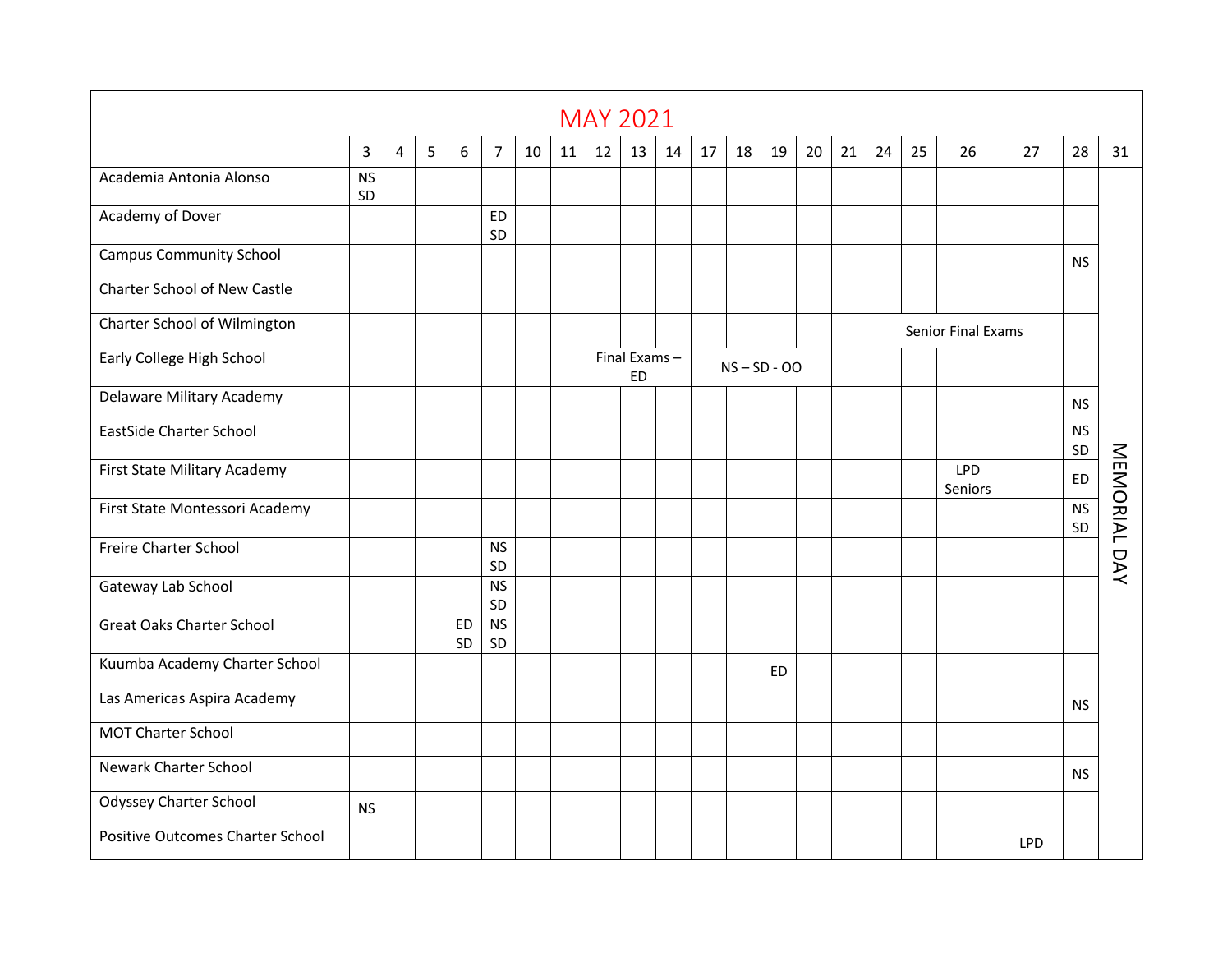|                                 |  |  |                        |  |  |  |  |  |  | Seniors |                        |  |
|---------------------------------|--|--|------------------------|--|--|--|--|--|--|---------|------------------------|--|
| Providence Creek Academy        |  |  | <b>NS</b><br><b>SD</b> |  |  |  |  |  |  |         |                        |  |
| Sussex Academy                  |  |  |                        |  |  |  |  |  |  |         | <b>NS</b>              |  |
| Sussex Montessori               |  |  |                        |  |  |  |  |  |  |         | <b>NS</b><br><b>SD</b> |  |
| Thomas A. Edison Charter School |  |  |                        |  |  |  |  |  |  |         | <b>NS</b>              |  |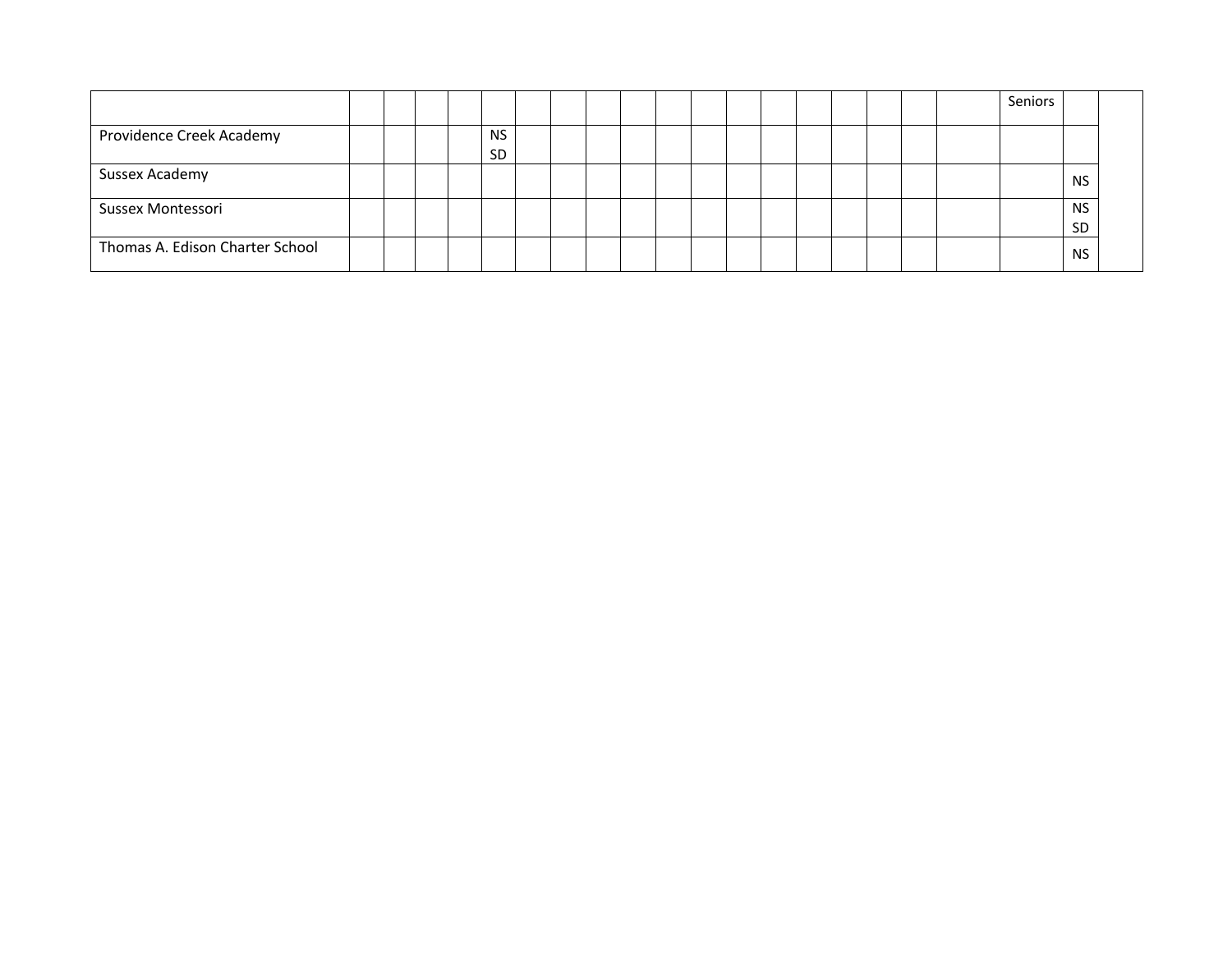|                                        |   |                                |   |                       |                              |                       |                          | <b>JUNE 2021</b> |                          |                 |            |           |           |                  |    |    |    |    |    |    |           |    |
|----------------------------------------|---|--------------------------------|---|-----------------------|------------------------------|-----------------------|--------------------------|------------------|--------------------------|-----------------|------------|-----------|-----------|------------------|----|----|----|----|----|----|-----------|----|
|                                        | 1 | $\overline{2}$                 | 3 | 4                     | 7                            | 8                     | 9                        | 10               | 11                       | 14              | 15         | 16        | 17        | 18               | 21 | 22 | 23 | 24 | 25 | 28 | 29        | 30 |
| Academia Antonia Alonso                |   |                                |   |                       |                              |                       |                          |                  | LPD                      | SD              | SD         |           |           |                  |    |    |    |    |    |    |           |    |
| Academy of Dover                       |   |                                |   |                       |                              |                       |                          |                  | ED<br><b>LPD</b>         | <b>LTD</b>      |            |           |           |                  |    |    |    |    |    |    |           |    |
| <b>Campus Community School</b>         |   |                                |   |                       |                              |                       | <b>LPD</b>               | SD               | <b>SD</b>                |                 |            |           |           |                  |    |    |    |    |    |    |           |    |
| Charter School of New<br>Castle        |   |                                |   | <b>LPD</b>            | SD                           | SD                    |                          |                  |                          |                 |            |           |           |                  |    |    |    |    |    |    |           |    |
| Charter School of<br>Wilmington        |   | <b>Final Exams</b><br>$9 - 11$ |   | GR                    | <b>LPD</b>                   | <b>LTD</b>            |                          |                  |                          |                 |            |           |           |                  |    |    |    |    |    |    |           |    |
| Delaware Military Academy              |   |                                |   | <b>GR</b>             |                              |                       |                          |                  | <b>LPD</b>               | SD              | <b>LTD</b> |           |           |                  |    |    |    |    |    |    |           |    |
| Early College High School              |   |                                |   |                       |                              |                       |                          |                  |                          |                 |            |           |           |                  |    |    |    |    |    |    |           |    |
| <b>EastSide Charter School</b>         |   |                                |   | GR<br>8 <sup>th</sup> |                              |                       |                          |                  |                          | SD              | SD         | <b>SD</b> | <b>SD</b> | SD               |    |    |    |    |    |    |           |    |
| <b>First State Military</b><br>Academy |   |                                |   |                       |                              | Exams - ED 12:15      |                          |                  | <b>NS</b><br>SD          | <b>NS</b><br>SD | <b>LTD</b> |           |           |                  |    |    |    |    |    |    |           |    |
| First State Montessori<br>Academy      |   |                                |   |                       |                              | <b>LPD</b>            |                          |                  | <b>LTD</b>               |                 |            |           |           |                  |    |    |    |    |    |    |           |    |
| <b>Freire Charter School</b>           |   |                                |   |                       |                              | <b>ED</b>             | <b>ED</b>                | <b>ED</b>        | <b>LPD</b><br><b>LTD</b> |                 |            |           |           |                  |    |    |    |    |    |    |           |    |
| Gateway Lab School                     |   |                                |   | <b>LPD</b>            |                              |                       |                          |                  | <b>LTD</b>               |                 |            |           |           |                  |    |    |    |    |    |    |           |    |
| <b>Great Oaks Charter School</b>       |   |                                |   |                       |                              |                       |                          | LPD<br><b>ED</b> | <b>LTD</b><br>SD         |                 |            |           |           |                  |    |    |    |    |    |    |           |    |
| Kuumba Academy Charter<br>School       |   |                                |   |                       |                              |                       |                          |                  | LPD<br><b>LTD</b>        |                 |            |           |           |                  |    |    |    |    |    |    |           |    |
| Las Americas Aspira<br>Academy         |   |                                |   | <b>ED</b><br>$9^{TH}$ | <b>ED</b><br>9 <sup>th</sup> | GR<br>$8^{\text{th}}$ | <b>LPD</b><br><b>ED</b>  |                  |                          |                 |            |           |           |                  |    |    |    |    |    |    |           |    |
| <b>MOT Charter School</b>              |   |                                |   |                       |                              |                       |                          | <b>ED</b><br>LPD | <b>LTD</b>               |                 |            |           |           |                  |    |    |    |    |    |    |           |    |
| <b>Newark Charter School</b>           |   |                                |   | <b>LPD</b><br>Кg      | <b>ED</b>                    | ED                    | <b>LPD</b><br><b>LTD</b> |                  |                          |                 | <b>LTD</b> |           |           |                  |    |    |    |    |    |    | LPD<br>KG |    |
| <b>Odyssey Charter School</b>          |   |                                |   |                       |                              |                       |                          |                  | LPD<br>ED                | <b>WC</b>       | <b>WC</b>  | WC        | WC        | WC<br><b>LTD</b> |    |    |    |    |    |    |           |    |